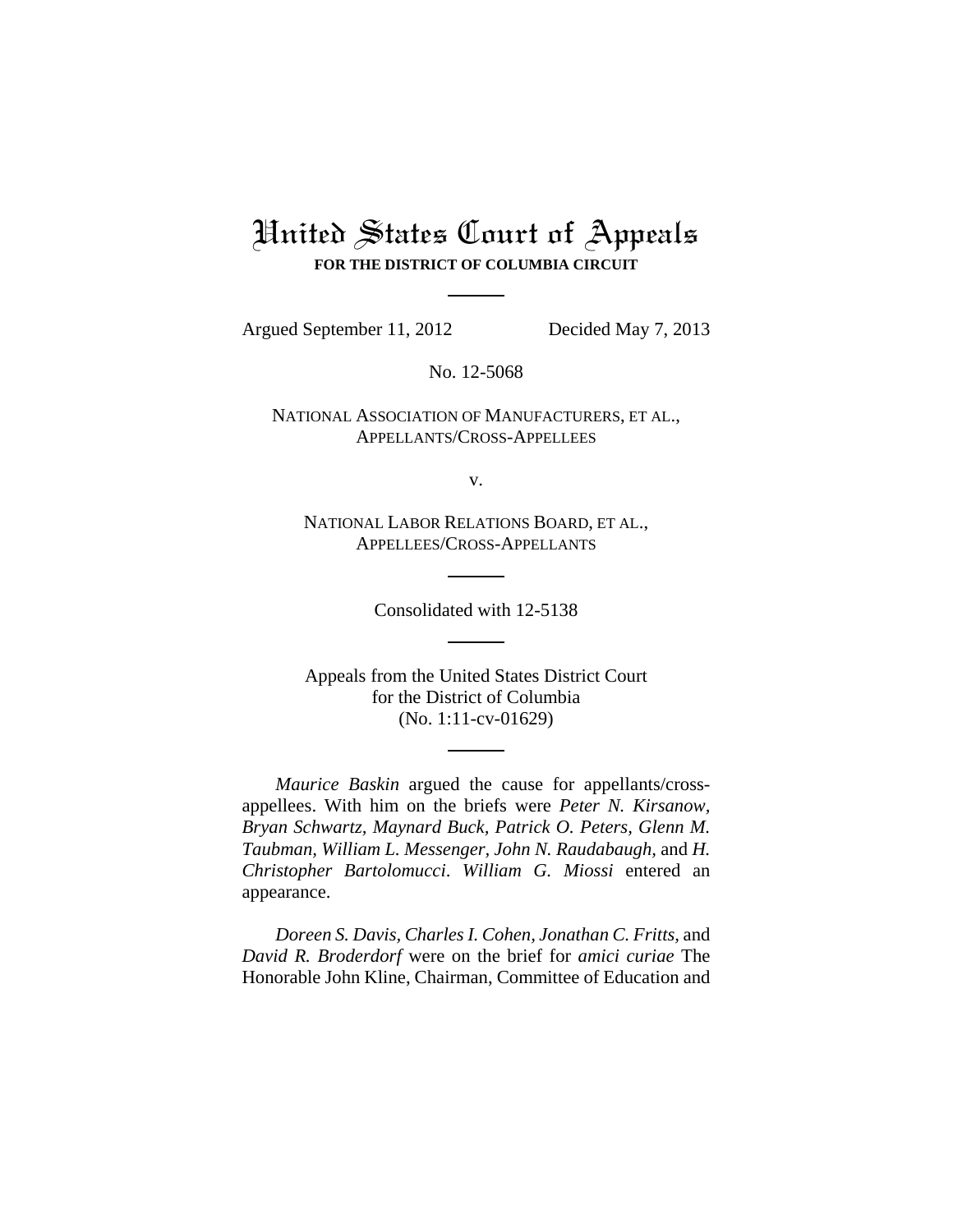the Workforce, The House of Representatives, et al. in support of appellants/cross-appellees.

*Dawn L. Goldstein*, Attorney, National Labor Relations Board, argued the cause for appellees/cross-appellants. With her on the briefs were *John H. Ferguson*, Associate General Counsel, *Margery E. Lieber*, Deputy Associate General Counsel, *Eric G. Moskowitz*, Assistant General Counsel, *Abby Propis Simms*, Deputy Assistant General Counsel, and *Kevin P. Flanagan*, Attorney. *Linda Dreeben*, Deputy Associate General Counsel, entered an appearance.

*Lynn Rhinehart, Charles J. Morris, Christine L. Owens,* and *Walter Kamiat* were on the brief for *amici curiae* Professor Charles J. Morris, et al. in support of appellees/cross-appellants.

Before: HENDERSON and BROWN, *Circuit Judges*, and RANDOLPH, *Senior Circuit Judge*.

Opinion for the Court filed by *Senior Circuit Judge* RANDOLPH.

Concurring opinion filed by *Circuit Judge* HENDERSON, with whom *Circuit Judge* BROWN joins.

RANDOLPH, *Senior Circuit Judge*: The National Labor Relations Board declared in a rule that employers subject to its jurisdiction would be guilty of an unfair labor practice if they did not post on their properties and on their websites a "Notification of Employee Rights under the National Labor Relations Act." 76 Fed. Reg. 54,006 (Aug. 30, 2011). The rule applies to "nearly 6 million" employers, "the great majority" of which are small businesses. *Id.* at 54,042–43. Trade associations and other organizations representing employers across the country filed complaints in the district court, claiming that the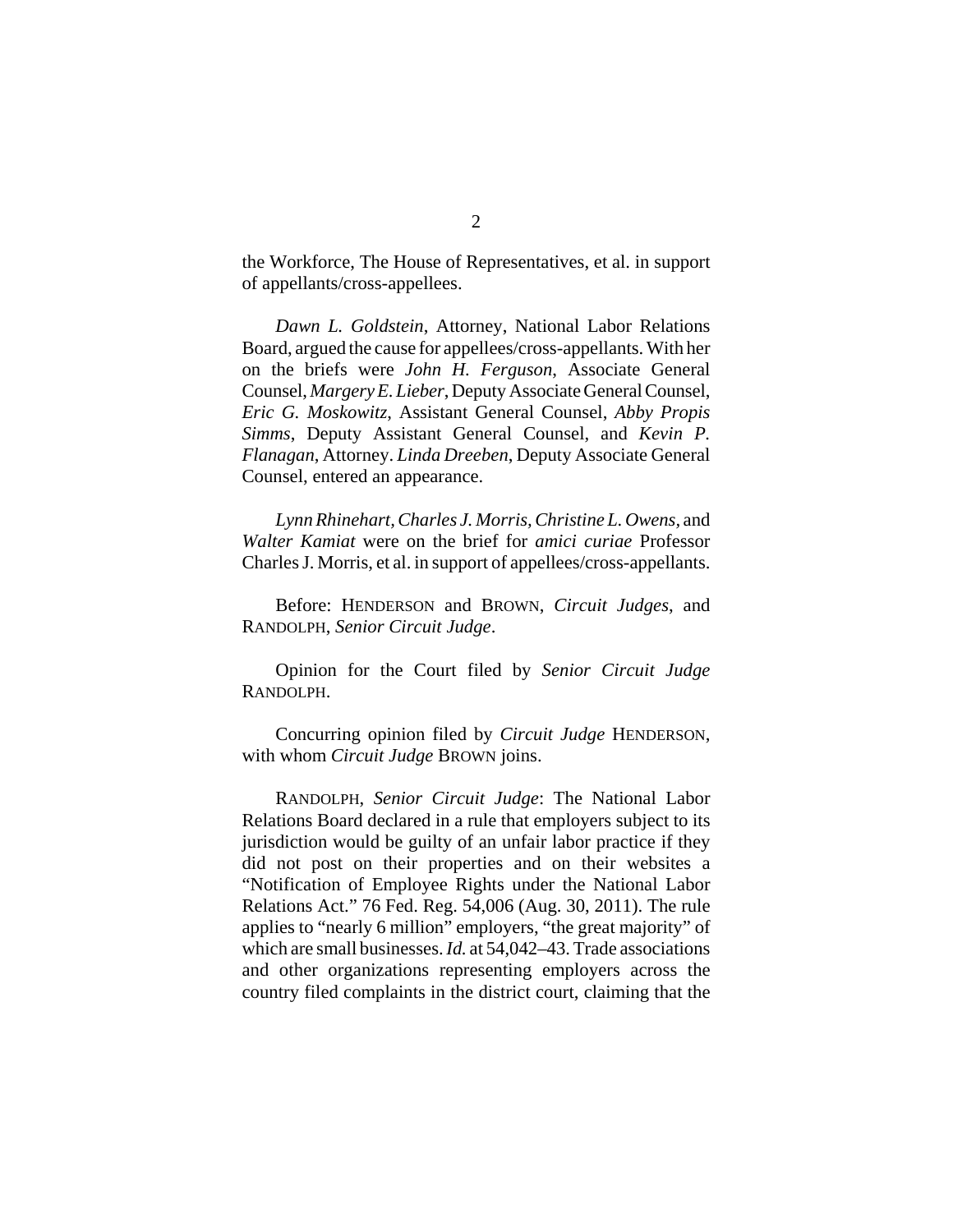Board's rule violated the National Labor Relations Act and the First Amendment to the Constitution.

The Board's action departs from its historic practice. From its inception in 1935, the Board has exhibited a "negative attitude" toward setting down principles in rulemaking, rather than adjudication. *Bell Aerospace Co. v. NLRB*, 475 F.2d 485, 496 (2d Cir. 1973) (Friendly, J.), *aff'd in part, rev'd in part*, 416 U.S. 267 (1974); *see also* R. Alexander Acosta, *Rebuilding the Board: An Argument for Structural Change, Over Policy Prescriptions, at the NLRB*, 5 FIU L. REV. 347, 351 (2010); Jeffrey S. Lubbers, *The Potential of Rulemaking by the NLRB*, 5 FIU L. REV. 411 (2010). Despite its "broad" rulemaking authority under § 6 of the National Labor Relations Act, *Am. Hosp. Ass'n v. NLRB*, 499 U.S. 606, 613 (1991), the Board had "used rulemaking as a means of announcing—or considering—its policies on only a few occasions" until 1989, the year in which it issued the substantive regulation upheld in *American Hospital*, ROBERT A. GORMAN & MATTHEW W. FINKIN, BASIC TEXT ON LABOR LAW: UNIONIZATION AND COLLECTIVE BARGAINING 21 (2d ed. 2004).

The path leading to the posting rule goes back to 1993 when a law professor petitioned the Board. *See* 75 Fed. Reg. 80,410, 80,411 (Dec. 22, 2010). Despite prodding from this law professor and, later, several others, the Board declined to act. Then, in 2010, the Board issued a notice of proposed rulemaking. *Id.* at 80,410. After receiving more than 7000 comments, the Board published a final rule on August 30, 2011, with Member Hayes dissenting. 76 Fed. Reg. 54,006.

The final rule provides that "[a]ll employers subject to the NLRA must post notices to employees, in conspicuous places, informing them of their NLRA rights, together with Board contact information and information concerning basic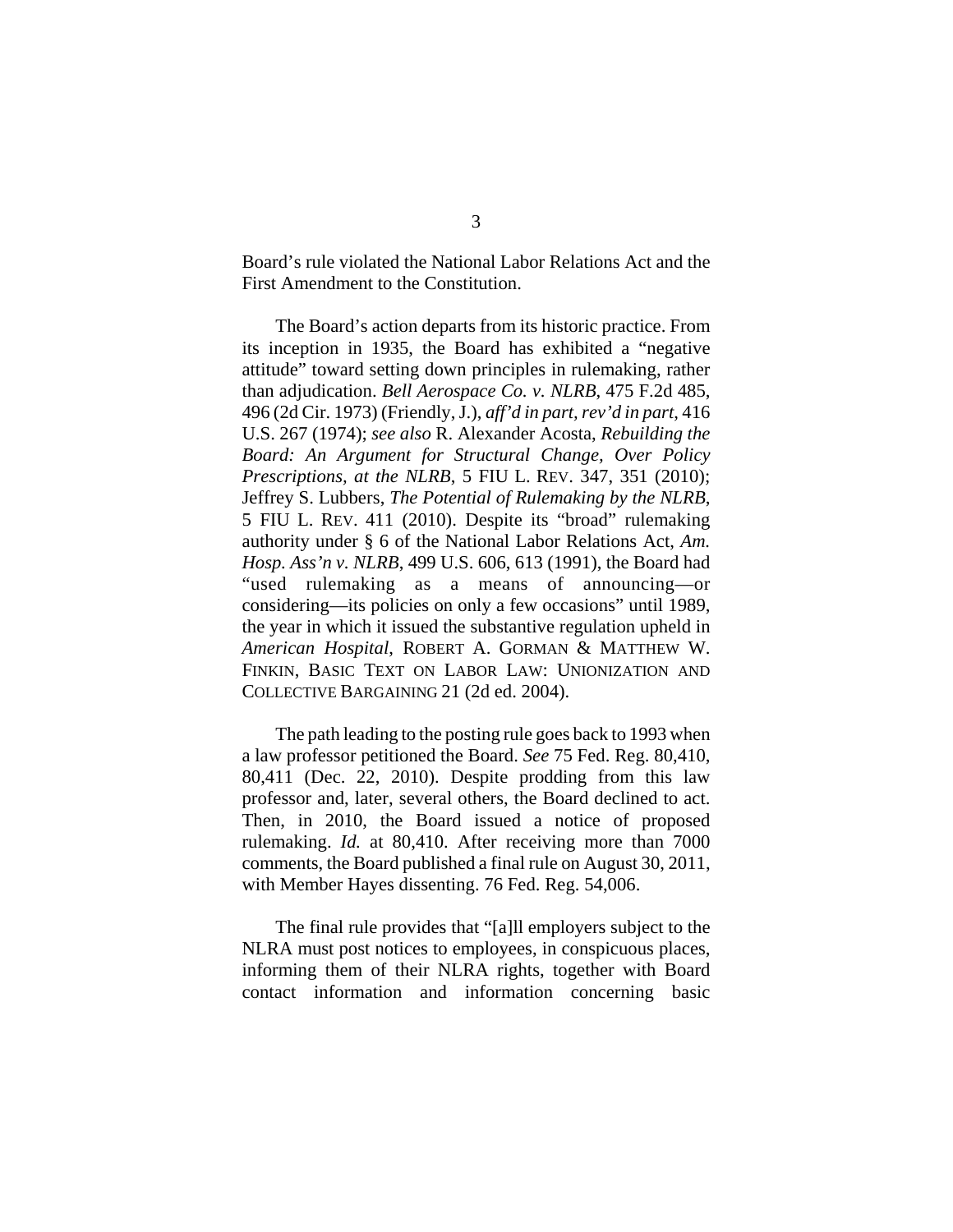enforcement procedures, in the language set forth in the Appendix to Subpart A of this part." 29 C.F.R. § 104.202(a). In addition, employers who customarily communicate with their employees electronically must publish the Board's notice on their intranet or internet sites. *See id.* § 104.202(f). The required poster, which is published as an addendum to this opinion, must be at least 11 inches by 17 inches and in a type size and format the Board prescribes. *See id.* § 104.202(b). The poster informs employees of their right to form, join, or assist a union; to bargain collectively through representatives of their choosing; to discuss wages, benefits, and other terms and conditions of employment with fellow employees or a union; to take action to improve working conditions; to strike and picket; or to choose not to engage in any of these activities. *See* 29 C.F.R. pt. 104, subpt. A, app. The poster also recites more specific employee rights the Board derived from judicial and Board interpretations of the Act. See 76 Fed. Reg. at 54,018.<sup>1</sup> The poster states, for example, that it is "illegal" for an employer to prohibit employees "from wearing union hats, buttons, t-shirts, and pins in the workplace" or to "[s]py on or videotape peaceful union activities and gatherings or pretend to do so." 29 C.F.R. pt. 104, subpt. A, app. The poster also states that it is "illegal" for a union to "[t]hreaten or coerce [an employee] in order to gain . . . support for the union" or to "[r]efuse to process a grievance because [the employee] ha[s] criticized union officials or  $\dots$  [is] not a member of the union." *Id.*

As an enforcement mechanism, the rule declares that an employer's failure to post the notice is an unfair labor practice—that is, it "may be found to interfere with, restrain, or coerce employees in the exercise of the rights guaranteed by

<sup>&</sup>lt;sup>1</sup> The final rule states that if the law developed by the courts or the Board changes, the Board may—by "rules, regulations, or orders"—alter the poster's content. 29 C.F.R. § 104.202(c).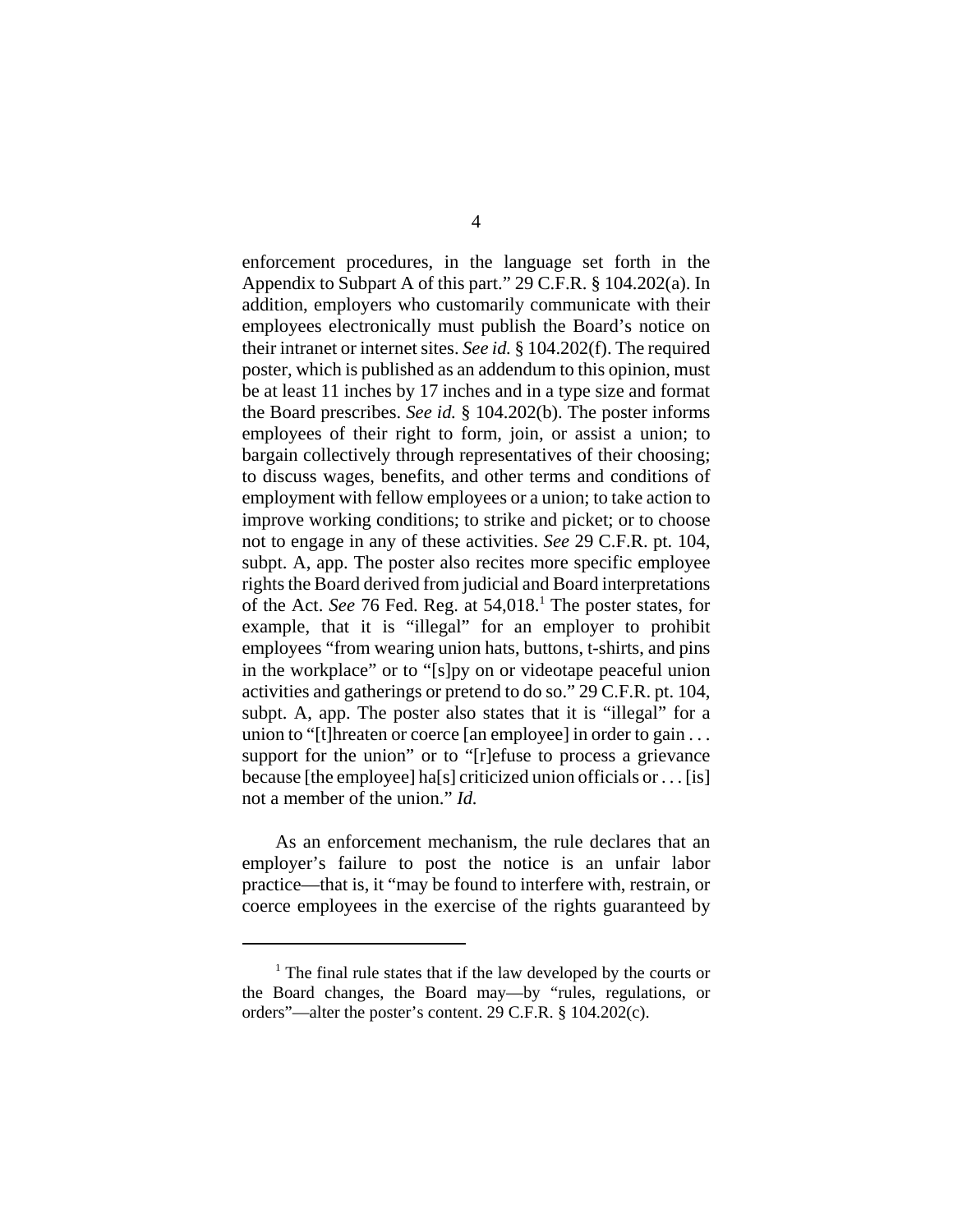NLRA Section 7, 29 U.S.C. 157, in violation of NLRA Section 8(a)(1), 29 U.S.C. 158(a)(1)." 29 C.F.R. § 104.210.

Section 7 of the Act provides that employees

shall have the right to self-organization, to form, join, or assist labor organizations, to bargain collectively through representatives of their own choosing, and to engage in other concerted activities for the purpose of collective bargaining or other mutual aid or protection, and shall also have the right to refrain from any or all of such activities except to the extent that such right may be affected by an agreement requiring membership in a labor organization as a condition of employment as authorized in [section  $8(a)(3)$  of the Act].

29 U.S.C. § 157. (Under § 8(a)(1) it is an "unfair labor practice" for an employer "to interfere with, restrain, or coerce employees in the exercise of the rights guaranteed in [section 7 of the Act]." *Id.* § 158(a)(1).)

The rule contains two additional enforcement devices. The Board may suspend the running of the six-month limitations period for filing any unfair-labor-practice charge under § 10(b), 29 U.S.C. § 160(b), "unless the employee has received actual or constructive notice that the conduct complained of is unlawful." 29 C.F.R. § 104.214(a). And the Board may consider an employer's "knowing and willful refusal to comply with the requirement to post the employee notice as evidence of unlawful motive in a case in which motive is an issue." *Id*. § 104.214(b).

The Board invoked § 6 of the Act as authority for the rule. That section provides that the "Board shall have authority from time to time to make, amend, and rescind, in the manner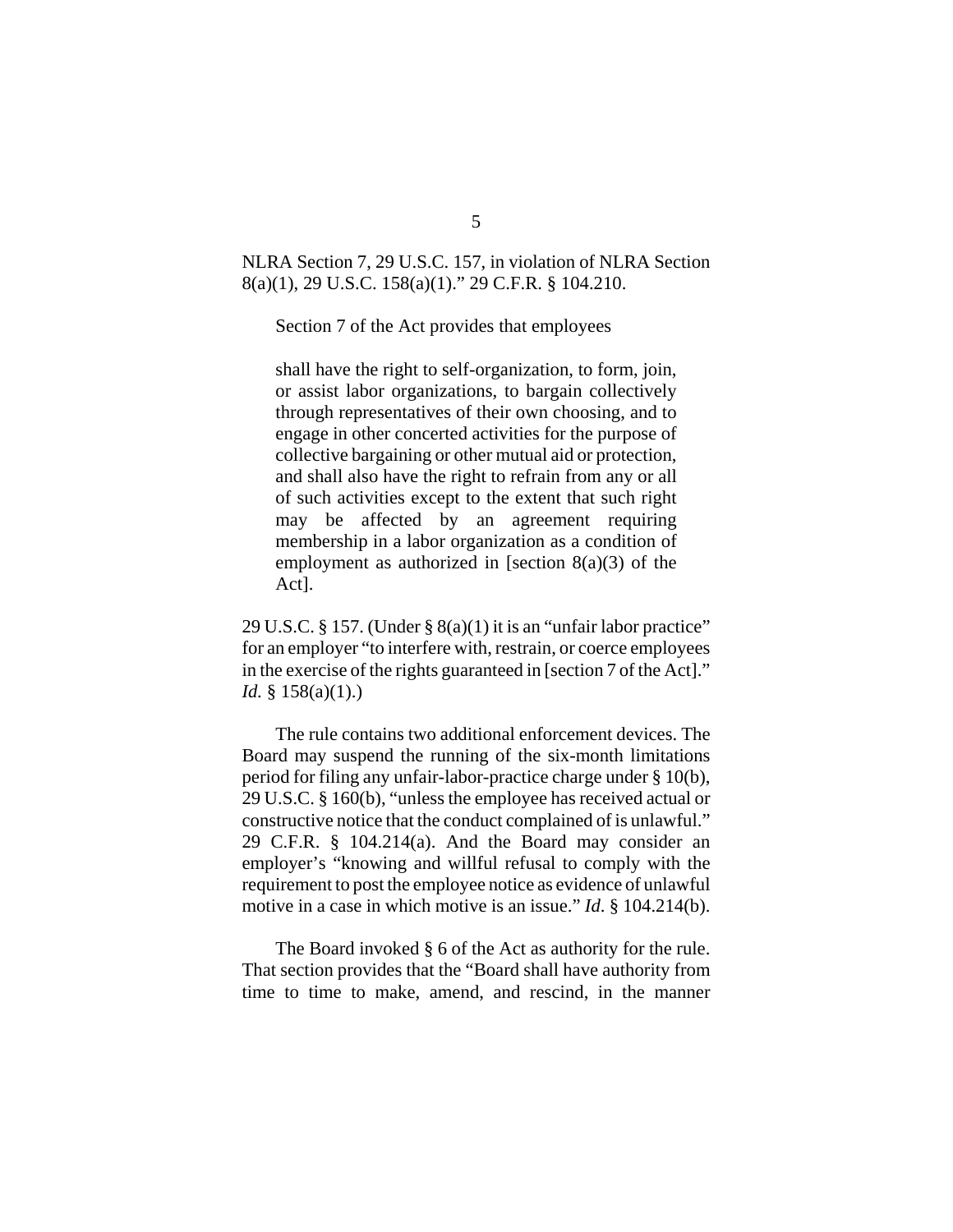prescribed by [the Administrative Procedure Act], such rules and regulations as may be necessary to carry out the provisions" of the Act. 29 U.S.C. § 156. The Board thought the rule was necessary because employees were not aware of their rights under the Act. *See* 76 Fed. Reg. at 54,006. The Board offered three reasons why: unions now represent only a small percentage of the private workforce, by the latest count just 7.3 percent;<sup>2</sup> immigrants make up "an increasing proportion of the nation's work force" and "are unlikely to be familiar with their workplace rights"; and many high-school students about to enter the work force are not familiar with labor laws. 75 Fed. Reg. at 80,411.

"Enforcement of the NLRA," the Board stated, "depend[s] on the existence of outside actors who are not only aware of their rights but also know where they may seek to vindicate them within appropriate timeframes." 76 Fed. Reg. at 54,010. By this, the Board meant that unfair-labor-practice cases must begin with a charge filed by an employee or a union or an employer. "The charge triggers an inquiry that may (or may not) result in the issuance of a *complaint* by the Board . . . . However, neither the Board nor its agents are authorized to institute charges *sua sponte*." GORMAN & FINKIN, BASIC TEXT ON LABOR LAW, *supra*, at 10. Board orders finding an unfair labor practice after proceedings on a complaint are "not self-executing." *Id.* at 14. Rather, the Board must petition a court of appeals for enforcement—that is, for a court order requiring the offending party to comply with the Board's order. *See id.*

<sup>&</sup>lt;sup>2</sup> The Bureau of Labor Statistics reported that unions represented 7.3 percent of private-sector employees in 2012. Press Release, Bureau of Labor Statistics, Union Members–2012 (table 3) (Jan. 23, 2013), *available at* http://www.bls.gov/news.release/pdf/union2.pdf.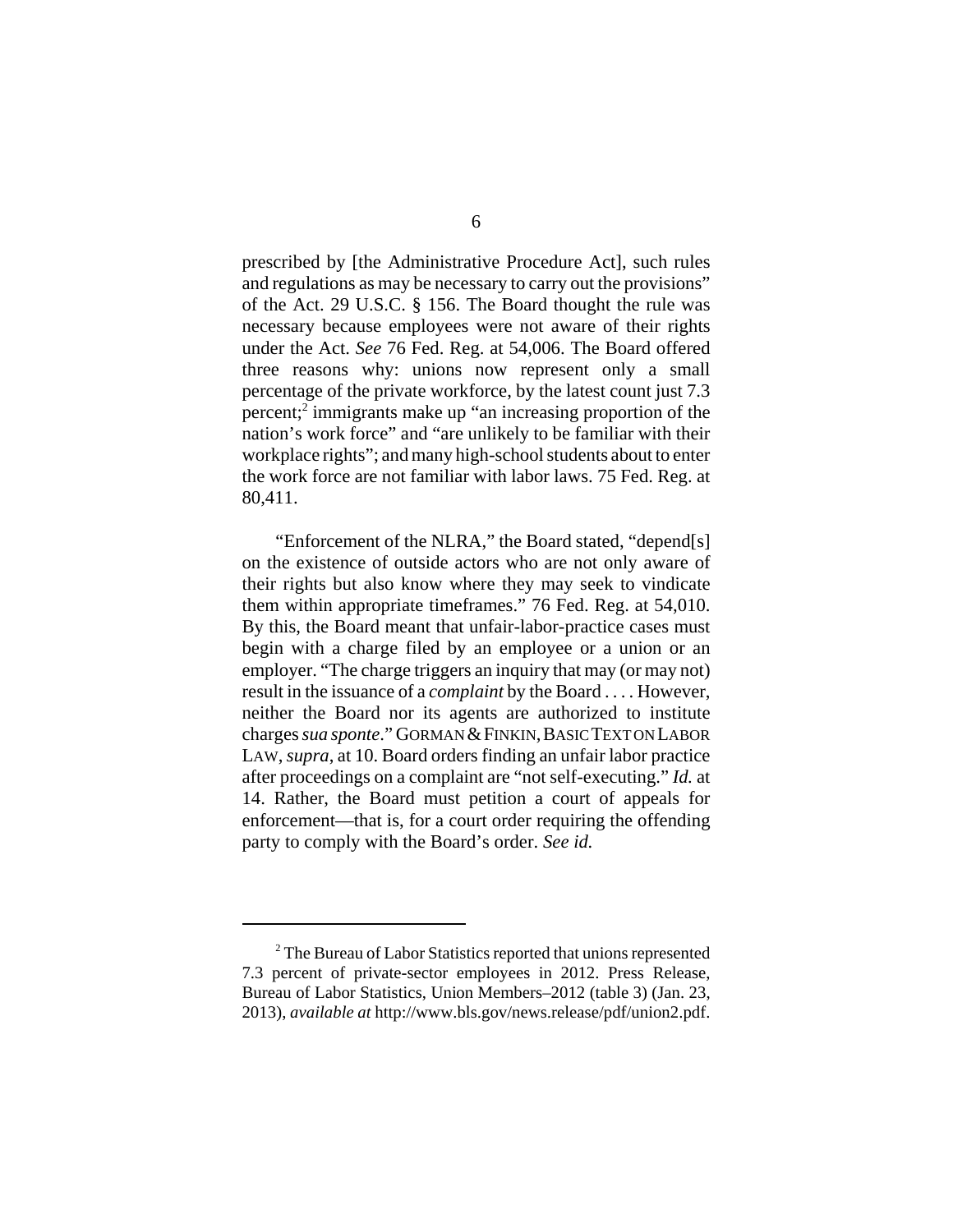Member Hayes, dissenting, disputed both the Board's authority under § 6 and the evidentiary support the Board majority relied upon in concluding the posting rule was needed. *See* 76 Fed. Reg. at 54,037–42.

On cross-motions for summary judgment, the district court ruled as follows. The court first decided that the Board had the authority, under § 6 of the Act, to promulgate the posting rule. *See Nat'l Ass'n of Mfrs. v. NLRB*, 846 F. Supp. 2d 34, 48 (D.D.C. 2012). Citing *Mourning v. Family Publications Service, Inc.*, 411 U.S. 356, 369 (1973), and other decisions, the court determined that the rule was reasonably related to the purposes of the Act, and that the plaintiffs' contrary arguments, based mainly on the Act's legislative history, were unpersuasive. *See id.* at 43–48. But citing  $\S$  8(a)(1) and  $\S$  8(c), of which more hereafter, the court ruled that the Board had no authority to make a "blanket advance determination that a failure to post will always constitute an unfair labor practice," although the court did not preclude such a finding in an individual case. *Id.* at 54–55. The district court also held invalid the section of the rule tolling the § 10(b) limitations period if the employer failed to post the notice. Whether there should be tolling, the court ruled, depended on equitable considerations that had to be determined on a case-by-case basis. *See id.* at 55–58. As to the part of the rule that permitted an employer's failure to post to be considered as evidence of an improper motive, the court asserted, first, that plaintiffs had not made a specific argument against this provision, and second, that even if they had done so, the court would uphold it because "the Rule does not make a blanket finding that will govern future individual adjudications or create a presumption of anti-union animus whenever an employer fails to post the provision." *Id.* at 63 & n.26.

Having determined that two of the rule's provisions were invalid, the court turned to the question whether the entire rule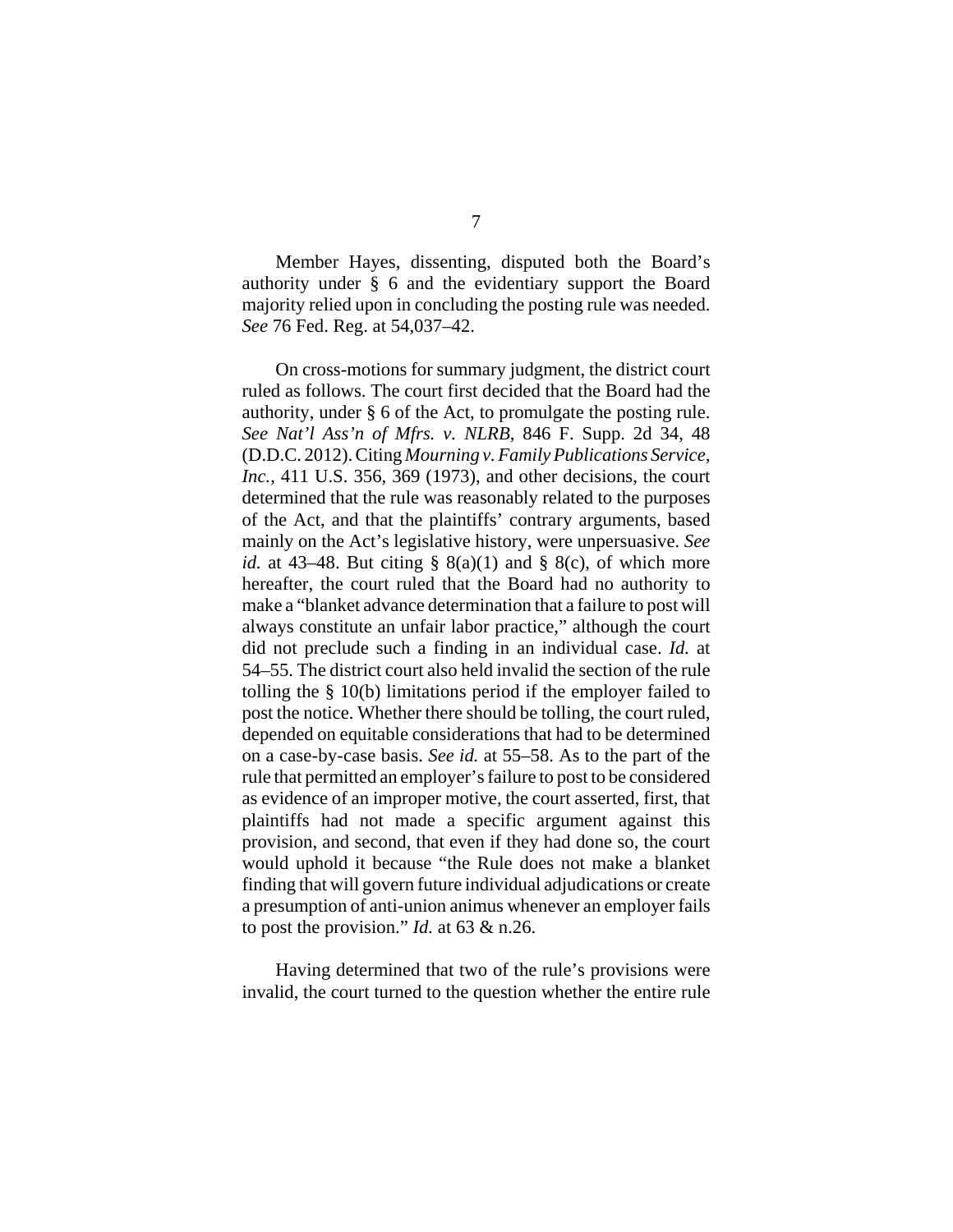should fall. The court held that the Board would have wanted the posting requirement to stand even if two of three means of enforcing it were invalid. *See id.* at 61–63.

The case is here on plaintiffs' appeal and the Board's crossappeal.<sup>3</sup>

One month after the district court issued its opinion, the United States District Court for the District of South Carolina held that the Board lacked authority to promulgate the rule. *See Chamber of Commerce of the U.S. v. NLRB*, 856 F. Supp. 2d 778 (D.S.C. 2012). The appeal in that case is now pending before the Fourth Circuit.

I

Although the parties have not raised it, one issue needs to be resolved before we turn to the merits of the case. After oral argument in this case, we held that a recess appointment is constitutionally valid only if the appointment is made during an intersession recess of the Senate, to fill a vacancy that arose during that same intersession recess. *See Noel Canning v. NLRB*, 705 F.3d 490, 506, 512, 514 (D.C. Cir. 2013). The Board had four members when the Federal Register published the proposed notice-posting rule on December 22, 2010. Three members, Wilma B. Liebman, Mark G. Pearce, and Brian Hayes, were confirmed by the Senate. *See* 156 CONG. REC. S5281 (daily ed. June 22, 2010) (Pearce and Hayes); 152 CONG. REC. S8906–07

<sup>&</sup>lt;sup>3</sup> On April 17, 2012, a panel of this court granted plaintiffs' motion for a stay of the rule pending these appeals. *See Nat'l Ass'n of Mfrs. v. NLRB*, No. 12-5068, 2012 WL 4328371 (D.C. Cir. Apr. 17, 2012) (unpublished order).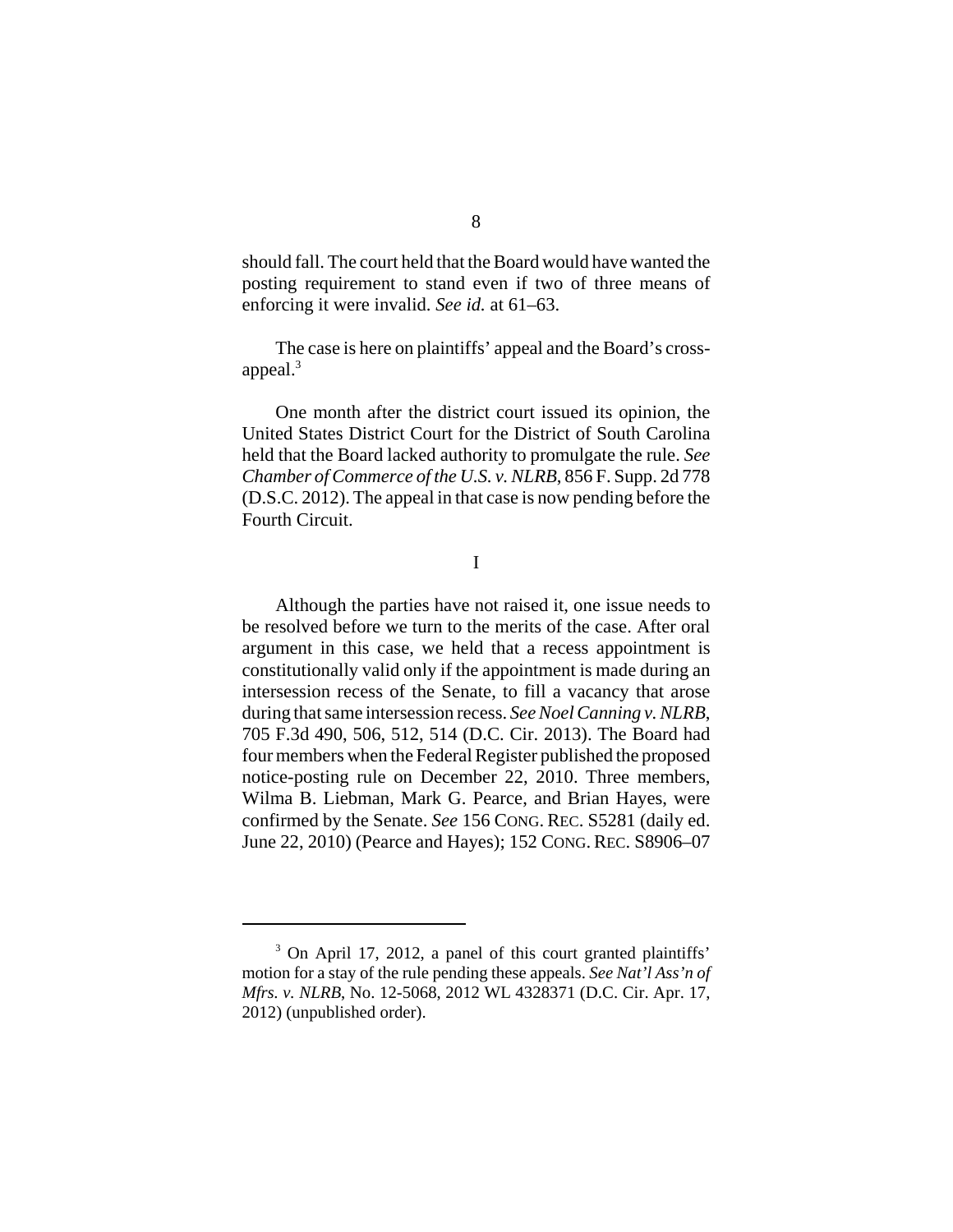(daily ed. Aug. 3, 2006) (Liebman).<sup>4</sup> The fourth member, Craig Becker, was appointed by the President on March 27, 2010, during an intrasession recess of the Senate. To the extent that *Noel Canning* applies—we assume, without deciding, that it does—Becker's appointment was constitutionally invalid.

The Board can lawfully act with a quorum of three members. *See* 29 U.S.C. § 153(b); *New Process Steel, L.P. v. NLRB*, 130 S. Ct. 2635, 2640 (2010). Chairman Liebman's term expired on August 27, 2011. Her seat was not immediately filled. That left the Board without a valid quorum by the time the final rule was published in the Federal Register on August 30, 2011. But assuming, again without deciding, that the existence of a valid quorum is a jurisdictional issue or that we otherwise may exercise our discretion to raise the issue *sua sponte*, we see no problem here.

The Federal Register Act requires a regulation (or other document) to be filed with the Office of the Federal Register before it is published in the Federal Register. *See* 44 U.S.C. § 1503.<sup>5</sup> The date and time of filing is noted on the document, and upon filing, a copy of the document is immediately available for public inspection in the Office of the Federal Register, even though the document will not be published until

<sup>4</sup> Wilma Liebman had been confirmed on November 8, 1997, for the remainder of the term that expired on December 16, 1997, and for a term that expired on December 16, 2002, *see* 143 CONG. REC. S12,214 (daily ed. Nov. 8, 1997), and on November 14, 2002, for a term that expired on August 27, 2006, *see* 148 CONG. REC. S11,031 (daily ed. Nov. 14, 2002).

<sup>&</sup>lt;sup>5</sup> Receipt of the document by the Office does not constitute "filing." Rather, a document is filed for public inspection "only after it has been received, processed and assigned a publication date." 1 C.F.R. § 17.2(a).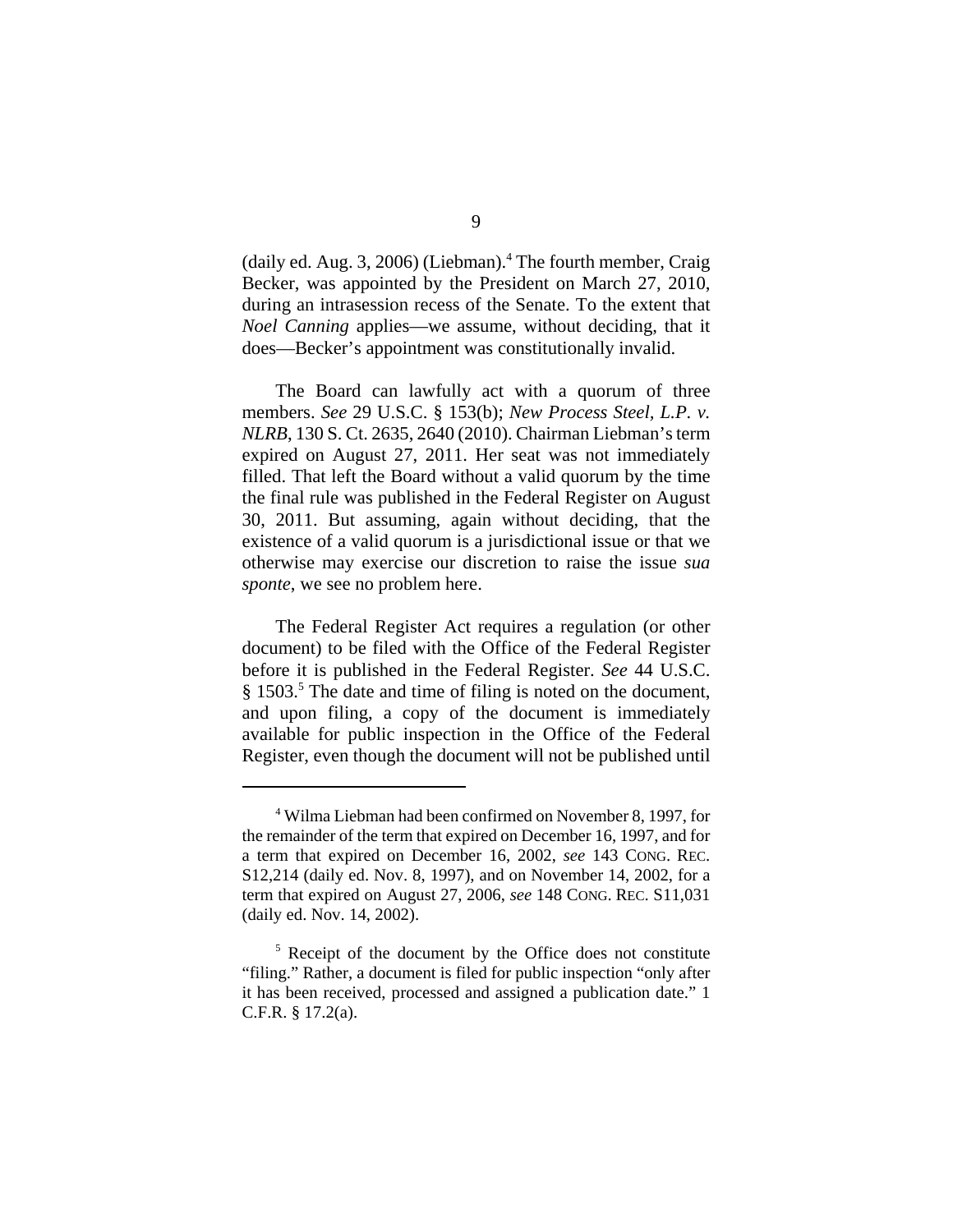later. *See id.*<sup>6</sup> The Federal Register Act further provides that the filing of a document required to be published in the Federal Register constitutes constructive notice to anyone subject to or affected by it. *See* 44 U.S.C. § 1507.

In light of these provisions, we believe the date of filing is the relevant time for determining whether the Board had a valid quorum. Chairman Liebman signed the final rule on August 22, 2011, and the rule was filed with the Office of the Federal Register on August 25, 2011, before her term expired, when the Board still had a constitutionally appointed quorum. Once the rule was filed with the Office of the Federal Register, the Board had taken all the steps necessary to issue the rule—there was nothing left for the Board to do. All that remained was for the rule to be published in the Federal Register, but that was in the hands of the Office of the Federal Register.

The Office of Legal Counsel of the Department of Justice has also taken the view that, for purposes of determining whether an agency has complied with a statutory deadline for issuing regulations, promulgation takes place when the final regulations are filed with the Office of the Federal Register, regardless of when the regulations are published in the Federal Register. *See* Federal Register Act—Date of "Promulgation" of Law Enforcement Assistance Admin. Regs., 1 Op. O.L.C. 12 (1977).

We employed similar reasoning in *Braniff Airways, Inc. v. Civil Aeronautics Board*, when we concluded that an order of the Civil Aeronautics Board was valid even though the chairman resigned and the Board thereby lost a quorum between the time

<sup>6</sup> Documents are also posted to the Office's website. *See* Electronic Public Inspection Desk, Office of the Federal Register, http://www.ofr.gov/inspection.aspx.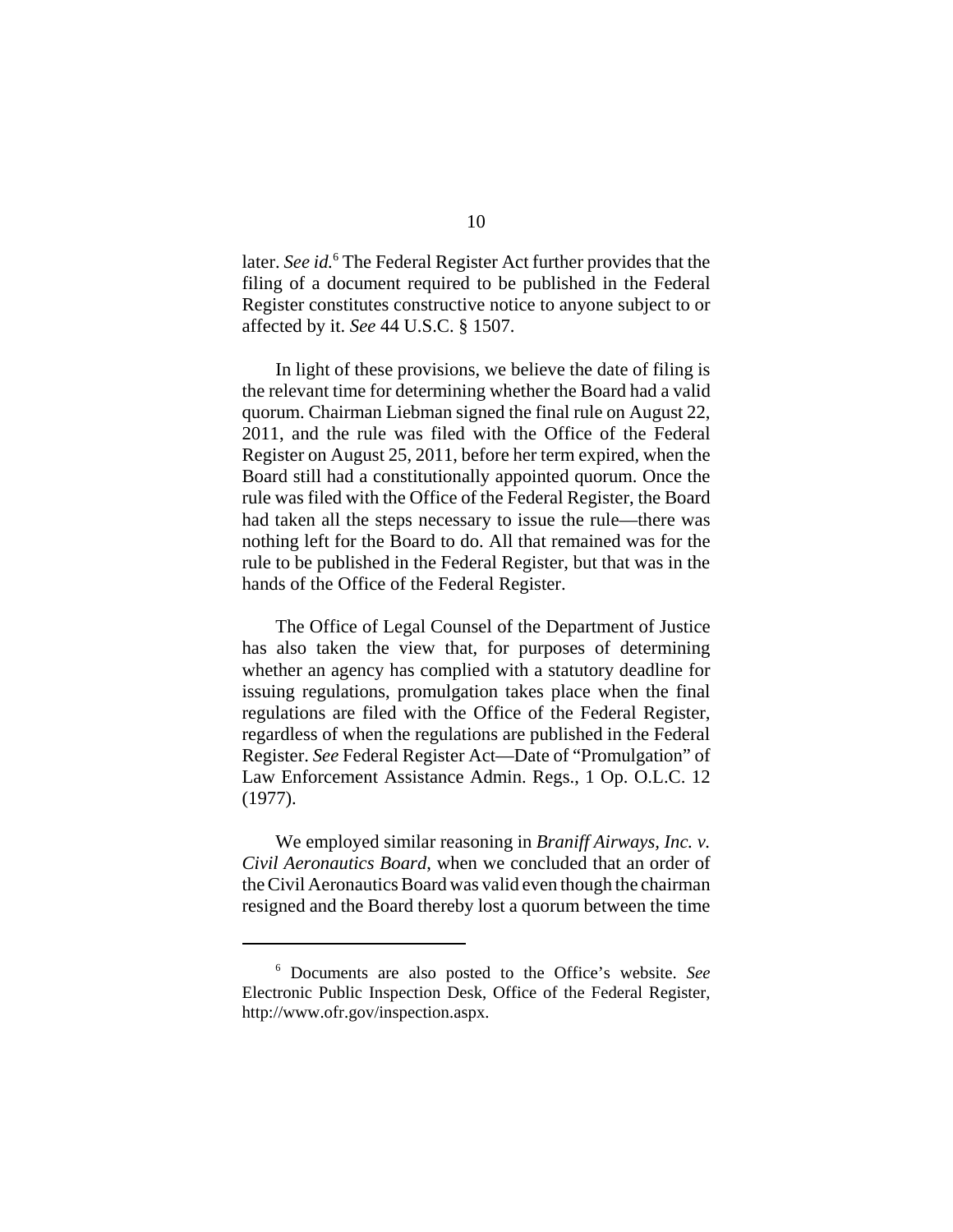the order was signed and entered and the time it was served on the parties. *See* 379 F.2d 453, 459 (D.C. Cir. 1967). Although the Aeronautics Board had stated that "a 'proposed decision of the Board does not become effective until an opinion and order . . . has been approved, issued, and served,'" our view was that "once all members have voted for an award and caused it to be issued the order is not nullified because of incapacity, intervening before the ministerial act of service, of a member needed for a quorum." *Id.* 

We recognize that in determining the timeliness of petitions for review of agency rules, we have concluded that "promulgation" takes place when a rule is published in the Federal Register. *See Horsehead Res. Dev. Co. v. EPA*, 130 F.3d 1090 (D.C. Cir. 1997); *Nat'l Grain & Feed Ass'n v. Occupational Safety & Health Admin.*, 845 F.2d 345 (D.C. Cir. 1988) (per curiam). But the question when a rule is eligible for judicial review is not the same as the question posed in this case—namely, what is the time for testing the validity of the Board's rule. In *National Grain*, we distinguished between "issuance" and "promulgation" to determine the timeliness of a petition for review of an Occupational Safety and Health Administration standard. The statute provided for review of a standard "issued" under the statute no later than sixty days after the standard was "promulgated." *Nat'l Grain & Feed Ass'n*, 845 F.2d at 345 (quoting 29 U.S.C. § 655(f)) (emphasis omitted). The agency's regulations stated that a standard was issued when it was "'officially filed in the Office of the Federal Register.'" *Id.* (quoting 29 C.F.R. § 1911.18(d)). But the agency had not defined the term "promulgate," and without a regulation equating the date of promulgation with the date of issuance, we declined the agency's request to treat the terms as synonymous. *See id.* at 345–46.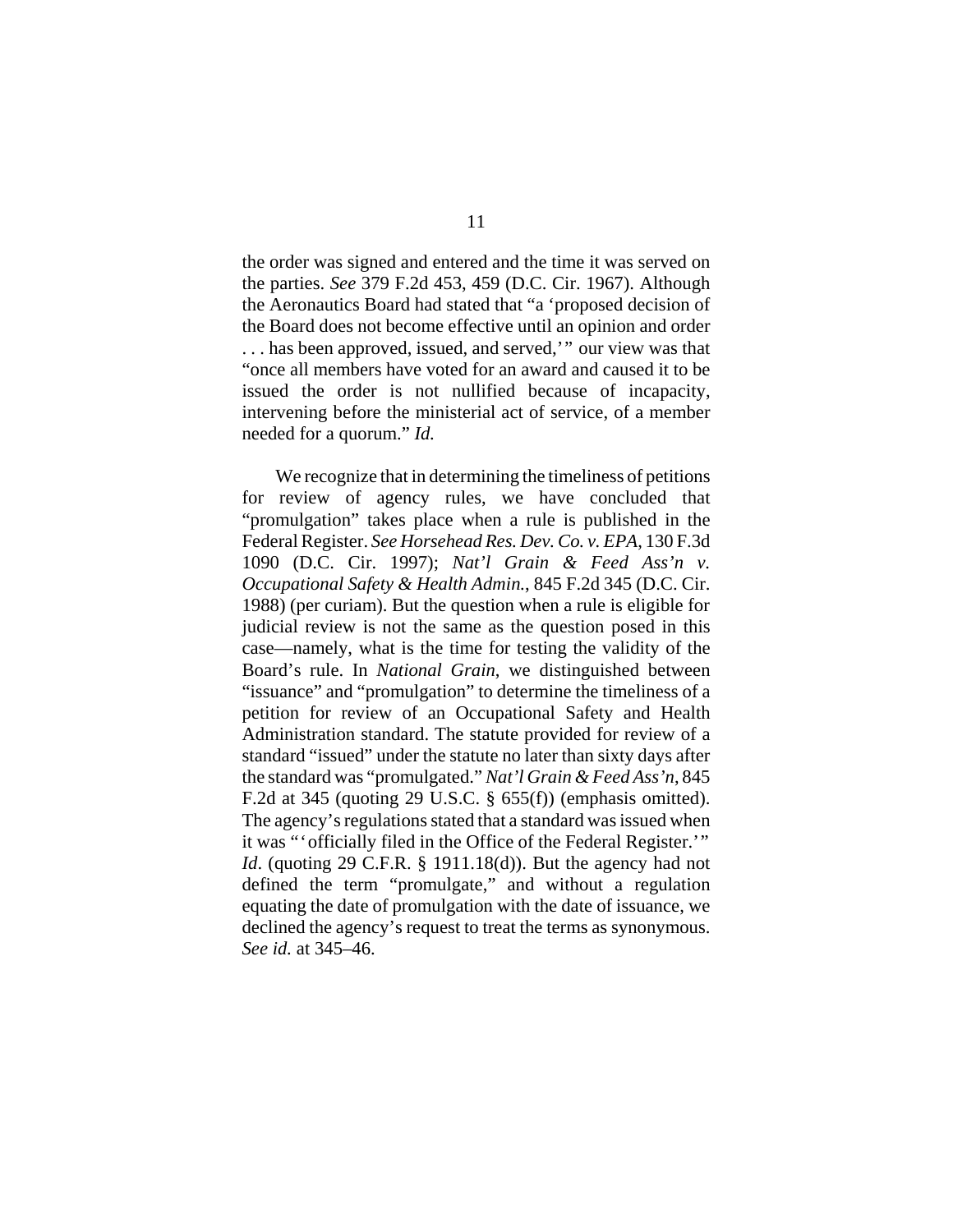We are not constrained by such statutory terms and need not determine when the Board's rule was "promulgated."7 Our judgment is that the time of filing with the Office of the Federal Register is the appropriate time for determining whether the Board had a valid quorum. That the Board may have lost a quorum before its rule was published did not render its rule invalid.

# II

The parties devote a large part of their briefs to the question whether § 6 of the Act gave the Board authority to promulgate its posting rule. We will begin our analysis with a different provision—§ 8(c), which seems to us to control much of the case. Section 8(c) states:

The expressing of any views, argument, or opinion, or the dissemination thereof, whether in written, printed,

 $7$  Even within the Federal Register Act, the term "promulgated" seems to have different meanings in different contexts. *Compare* 44 U.S.C. § 1503 ("When the original [document required or authorized to be published] is issued, prescribed, or promulgated outside the District of Columbia, and certified copies are filed before the filing of the original, the notation shall be of the day and hour of filing of the certified copies."), *and id*. ("Every Federal agency shall cause to be transmitted for filing the original and the duplicate originals or certified copies of all such documents issued, prescribed, or promulgated by the agency."), *with id.* § 1505(c) ("In the event of an attack or threatened attack upon the continental United States and a . . . [suspension of] all or part of the requirements of law or regulation for filing with the Office or publication in the Federal Register of documents or classes of documents[,] . . . [t]he President shall establish alternate systems for promulgating, filing, or publishing documents or classes of documents affected by such suspensions . . ..").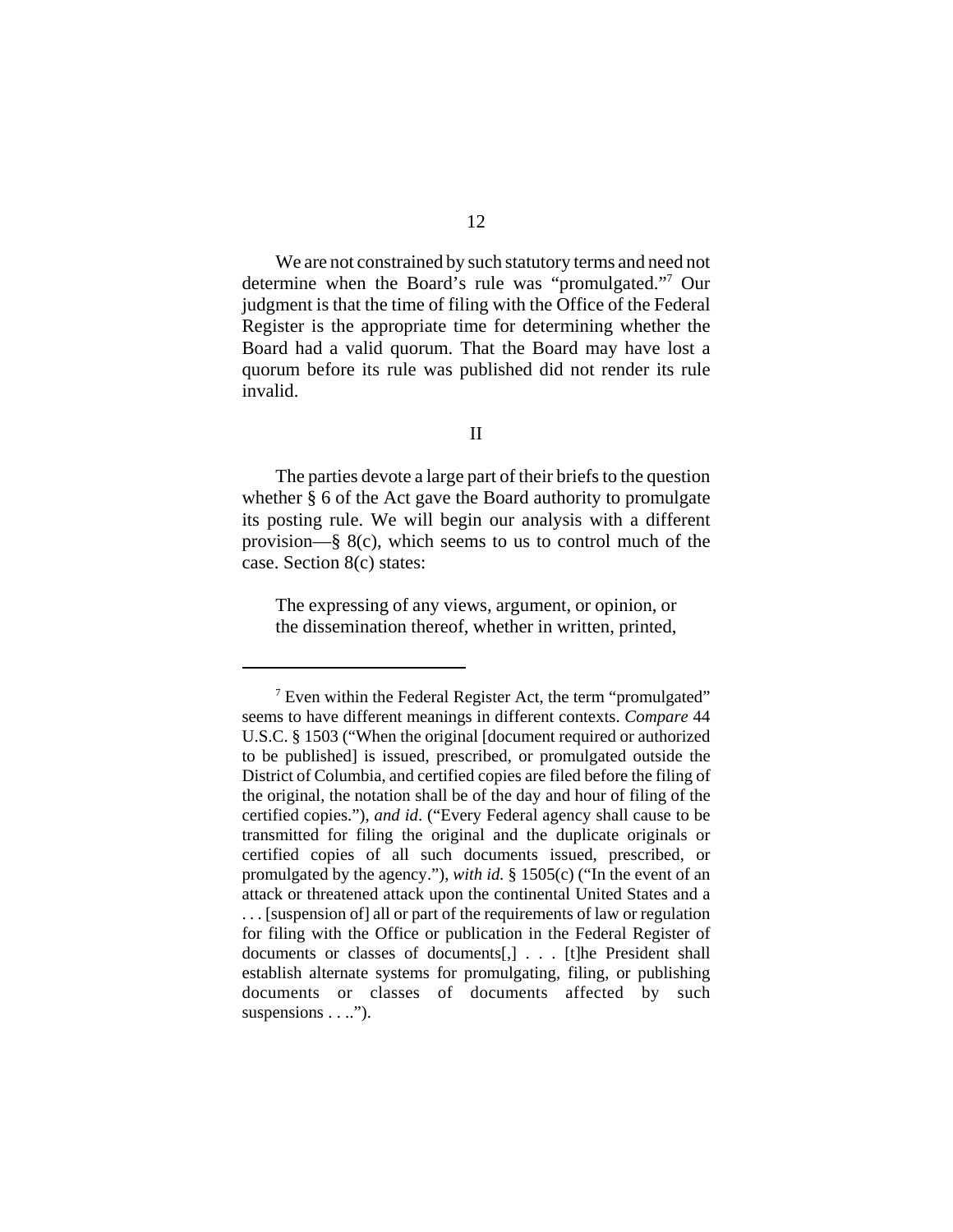graphic, or visual form, shall not constitute or be evidence of an unfair labor practice under any of the provisions of this [Act], if such expression contains no threat of reprisal or force or promise of benefit.

29 U.S.C. § 158(c).

Before the enactment of § 8(c) in 1947, the Supreme Court had held that employers have free-speech rights under the First Amendment "to engage in noncoercive speech about unionization." *Chamber of Commerce of the U.S. v. Brown*, 554 U.S. 60, 67 (2008). Believing that the Board was still "regulat[ing] employer speech too restrictively," notwithstanding the Supreme Court's decisions, *id.*, Congress enacted § 8(c) with its passage of the Taft-Hartley Act (more formally known as the Labor Management Relations Act, 1947), Pub. L. No. 80-101, 61 Stat. 136. Section 8(c) "expressly precludes regulation of speech about unionization 'so long as the communications do not contain a threat of reprisal or force or promise of benefit.'" *Chamber of Commerce*, 554 U.S. at 68 (quoting *NLRB v. Gissel Packing Co.*, 395 U.S. 575, 618 (1969)) (other internal quotation marks omitted).

"From one vantage," the Court in *Chamber of Commerce* explained, "§ 8(c) 'merely implements the First Amendment,' in that it responded to particular constitutional rulings of the NLRB." *Id.* at 67 (quoting *Gissel Packing*, 395 U.S. at 617). "But," the Court added, § 8(c)'s "enactment also manifested a 'congressional intent to encourage free debate on issues dividing labor and management.'" *Id.* (quoting *Linn v. Plant Guard Workers*, 383 U.S. 53, 62 (1966)). And it has been suggested that § 8(c) not only protects the right of free speech under the First Amendment, but also "serves a labor law function of allowing employers to present an alternative view and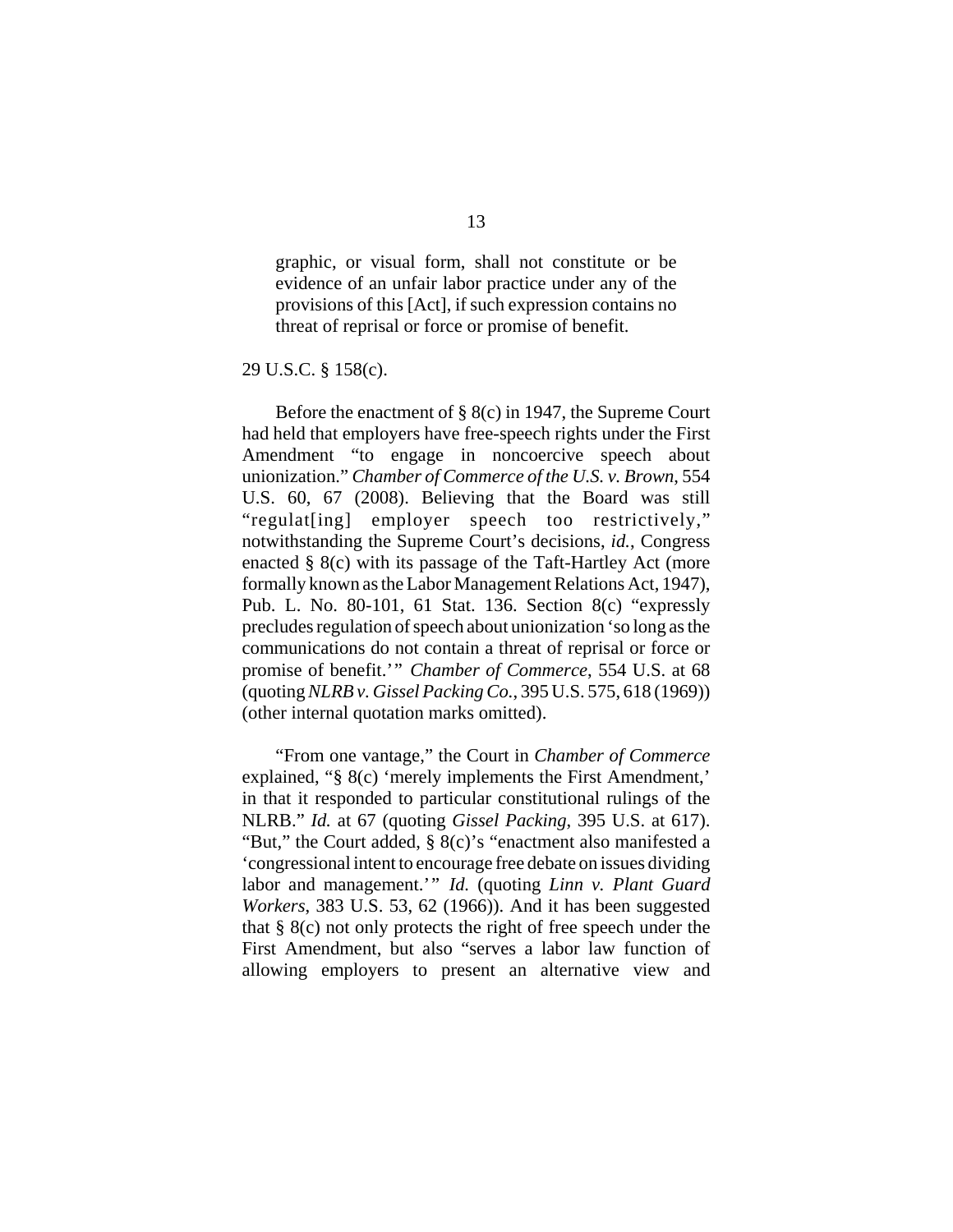information that a union would not present." *Healthcare Ass'n of N.Y. State v. Pataki*, 471 F.3d 87, 98 (2d Cir. 2006).8

Although § 8(c) precludes the Board from finding noncoercive employer speech to be an unfair labor practice, or evidence of an unfair labor practice, the Board's rule does both.<sup>9</sup>

<sup>9</sup> The district court decided that § 104.214(b), the "anti-union animus" provision, was valid, even though the court thought plaintiffs had not "specifically" challenged the provision and had not made "an argument as to why that provision is invalid." *Nat'l Ass'n of Mfrs.*, 846 F. Supp. 2d at 63 & n.26. But plaintiffs, in a supplemental statement filed before the court's ruling, insisted that their amended complaint challenged the validity of the *entire* rule. And plaintiffs' memorandum in support of their motion for summary judgment expressly argued not only that § 8(c) barred the Board from finding that an employer's failure to post was an unfair labor practice, but also that the Board could not treat a failure to post as "proof of anti-union animus" on the part of an employer. Plaintiffs have sufficiently

<sup>&</sup>lt;sup>8</sup> Whether § 8(c) is broader than the First Amendment—in, for example, prohibiting the Board from using noncoercive employer speech as evidence bearing on an unfair labor practice, *see* Archibald Cox, *Some Aspects of the Labor Management Relations Act, 1947*, 61 HARV. L. REV. 1, 19 (1947)—is an issue we need not decide. Nor do we need to consider whether  $\S$  8(c) is narrower than the First Amendment in some respects. *See* Richard A. Epstein, *The Case Against the Free Choice Act* 26–27 (John M. Olin Law & Economics Working Paper No. 452 (2d series), 2009) (noting that § 8(c)'s final phrase—permitting speech only if it "contains no threat of reprisal or force or promise of benefit"—"has no analogy anywhere else in First Amendment law"). We also think it unimportant to this case that § 8(c) might be seen as a content-based regulation of labor speech, a matter of consequence in some First Amendment cases. *See Sorrell v. IMS Health Inc.*, 131 S. Ct. 2653 (2011); *Police Dep't v. Mosley*, 408 U.S. 92 (1972). The parties have raised none of the issues these subjects would pose.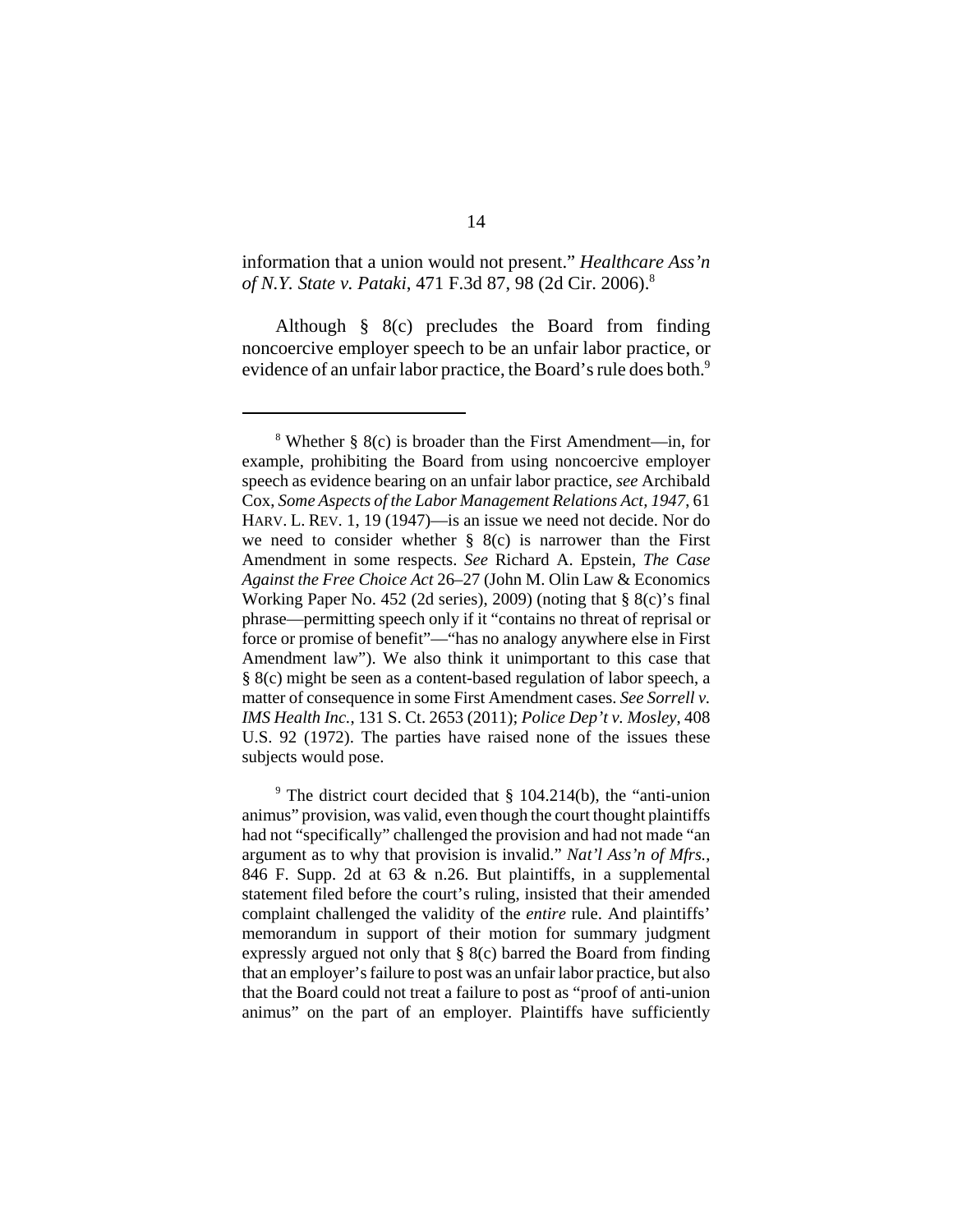Under the rule an employer's failure to post the required notice constitutes an unfair labor practice. *See* 29 C.F.R. §§ 104.210, 104.212.10 And the Board may consider an employer's "knowing and willful" noncompliance to be "evidence of antiunion animus in cases in which unlawful motive [is] an element of an unfair labor practice." 76 Fed. Reg. at 54,035–36; *see also* 29 C.F.R.  $§$  104.214(b).<sup>11</sup> The Board, in other words, will use an employer's failure to post the notice as evidence of another unfair labor practice.

In the preamble to its rule, and in its argument to this court, the Board responds that it has not violated  $\S$  8(c) because the poster is the Board's speech, not the speech of any employer. After all, the Board says, the words on the poster are the Board's, and the last line of the poster warns: "This is an official Government Notice and must not be defaced by anyone." 29 C.F.R. pt. 104, subpt. A, app. $^{12}$ 

It is obviously correct that the poster contains the Board's speech. It is also without question that the Board is free to post

preserved the same argument in their brief and reply brief in this court.

<sup>10</sup> We agree with the district court, *Nat'l Ass'n of Mfrs.*, 846 F. Supp. 2d at 52 n.15, that although § 104.210 states that the Board "may" find an employer's willful noncompliance to be an unfair labor practice, it is clear from § 104.213 and the preamble to the rule that "may" means "will." The Board has not argued otherwise.

<sup>&</sup>lt;sup>11</sup> As examples of such unfair labor practices, the Board mentioned plant-closing threats, firings or refusals to hire, and interrogations of employees. *See* 76 Fed. Reg. at 54,035–36 (citing cases); *see also* Cox, *supra*, 61 HARV. L. REV. at 19.

<sup>&</sup>lt;sup>12</sup> The Board did not explain how it expected to enforce this warning.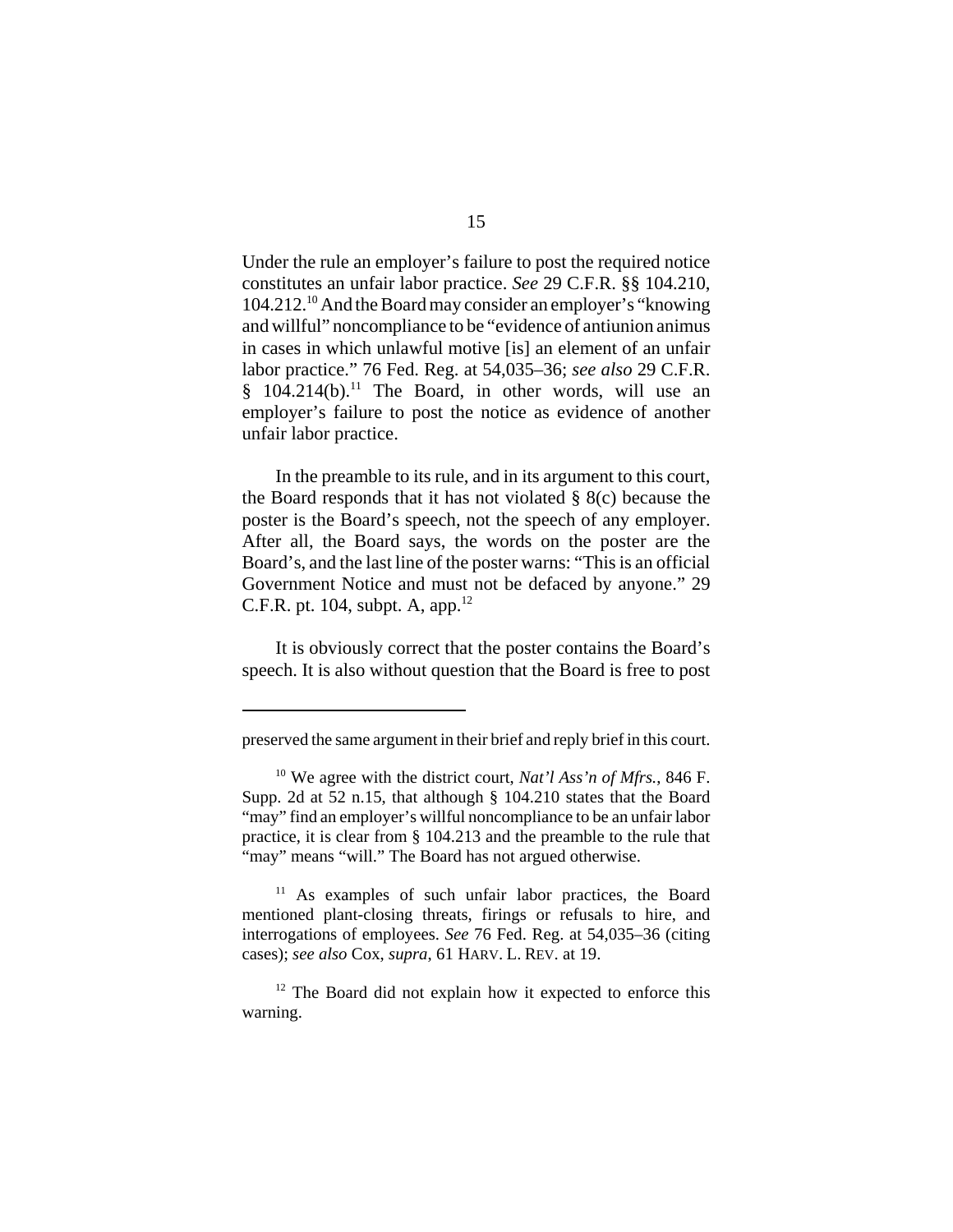the same message on its website, as it has done under the heading "Rights We Protect." *See* NLRB, http://www.nlrb.gov/rights-we-protect (last visited Apr. 25, 2013). We also assume that the Board may deliver its message directly to employees working for businesses over which the Board has jurisdiction. But we doubt whether calling the poster "Board speech" answers the question whether the rule violates  $§ 8(c).$ 

Our doubt stems, in part, from a comparison of  $\S$  8(c) with the law established under the First Amendment. We approach the question by considering some firmly established principles of First Amendment free-speech law. The first is that the "dissemination" of messages others have created is entitled to the same level of protection as the "creation" of messages. *Sorrell v. IMS Health Inc*., 131 S. Ct. 2653, 2667 (2011). This is why there was no First Amendment difference between the free-speech rights of the publisher and the free-speech rights of the creators of the advertisement in *New York Times Co. v. Sullivan*, 376 U.S. 254 (1964). It is why the First Amendment protects an individual's disclosure of an illegally intercepted communication even though the individual did not participate in the communication (or in the illegal interception). *See Bartnicki v. Vopper*, 532 U.S. 514 (2001). It is also why those handing out leaflets prepared by others are exercising the First Amendment's "freedom of speech." *See, e.g.*, *Murdock v. Pennsylvania*, 319 U.S. 105 (1943); *Lovell v. City of Griffin*, 303 U.S. 444 (1938).

That § 8(c) embraces this principle is certain. The language of § 8(c) explicitly covers more than just the "expressing" of the speaker's views. It covers as well the "dissemination" of "any views, argument, or opinion," as long as the "written, printed, graphic, or visual" material disseminated is not coercive. 29 U.S.C. § 158(c).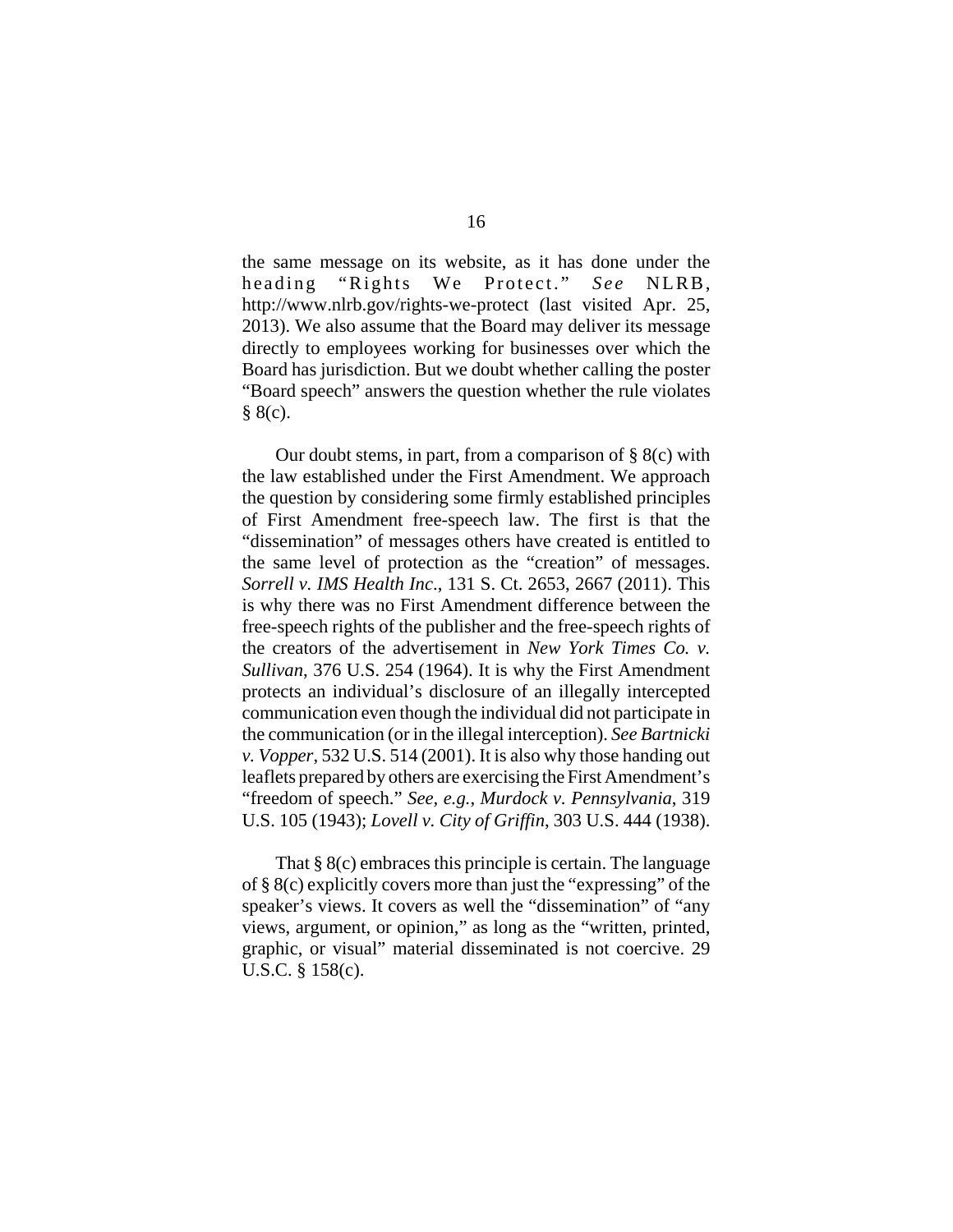Of course we are not faced with a regulation *forbidding* employers from disseminating information someone else has created. Instead, the Board's rule requires employers to disseminate such information, upon pain of being held to have committed an unfair labor practice. But that difference hardly ends the matter. The right to disseminate another's speech necessarily includes the right to decide not to disseminate it. First Amendment law acknowledges this apparent truth: "*all* speech inherently involves choices of what to say and what to leave unsaid." *Pac. Gas & Electric Co. v. Pub. Utils. Comm'n*, 475 U.S. 1, 11 (1986) (plurality opinion).

Chief Justice Roberts, writing for a unanimous Court, put it this way in *Rumsfeld v. Forum for Academic & Institutional Rights, Inc.*: "Some of [the] Court's leading First Amendment precedents have established the principle that freedom of speech prohibits the government from telling people what they must say." 547 U.S. 47, 61 (2006). As examples, the Chief Justice cited *West Virginia State Board of Education v. Barnette*, 319 U.S. 624 (1943), and *Wooley v. Maynard*, 430 U.S. 705 (1977).

In *Barnette* the Court held that "[t]o sustain the compulsory flag salute" and pledge of allegiance in public schools would be to conclude "that a Bill of Rights which guards the individual's right to speak his own mind, left it open to public authorities to compel him to utter what is not in his mind." 319 U.S. at 634.

*Wooley* held much the same: the First Amendment freedom of speech "includes both the right to speak freely and the right to refrain from speaking at all." 430 U.S. at 714. New Hampshire therefore could not coerce its citizens to display the State motto "Live Free or Die" on their automobile license plates, although presumably citizens could display it voluntarily. As the Supreme Court put it in *United States v. United Foods, Inc.*: "Just as the First Amendment may prevent government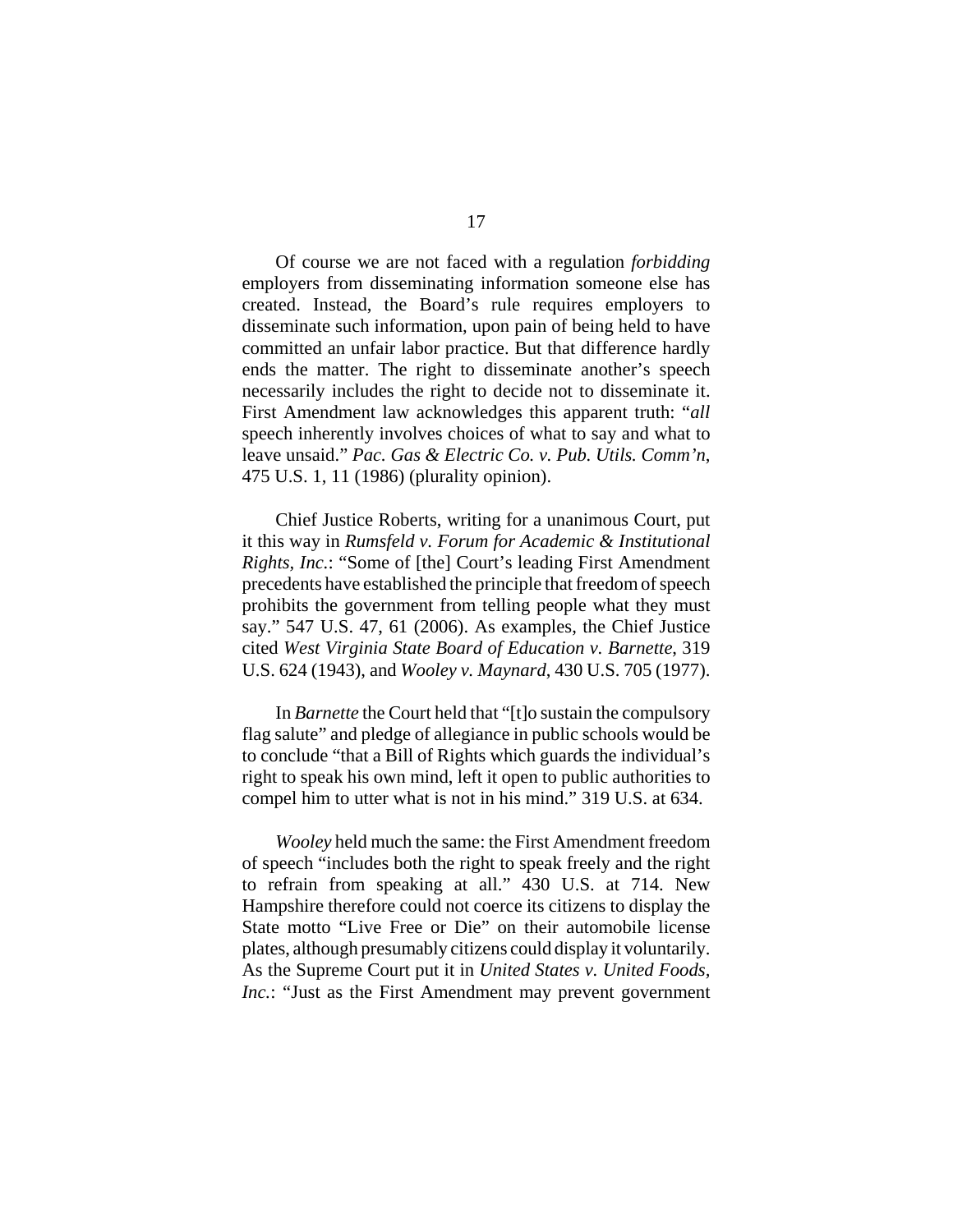from prohibiting speech, the Amendment may prevent the government from compelling individuals to express certain views . . .." 533 U.S., 405, 410 (2001); *see also Johanns v. Livestock Mktg. Ass'n*, 544 U.S. 550, 568 (2005) (Thomas, J., concurring); *R.J. Reynolds Tobacco Co. v. Food & Drug Admin.*, 696 F.3d 1205, 1211 (D.C. Cir. 2012).

We do not think these, and other such cases, may be distinguished from this one on the Board's terms. In *Barnette* and in *Wooley*, as in this case, the government selected the message and ordered its citizens to convey that message. The Supreme Court's opinions do not suggest that because the messages were, to that extent, "government speech," the First Amendment did not apply. And we do not think it matters that the Board has regulatory authority over the six million employers subject to its rule. In *Barnette* and *Wooley*, the state and local governments had regulatory authority over those (public school children and automobile drivers) it ordered to spread the message it selected. *See also United Foods*, 533 U.S. at 410; *R.J. Reynolds*, 696 F.3d at 1211.

The Board—in its brief, but not in the rulemaking—argues that this case is significantly different in light of the content of the poster. The poster, the Board's acting general counsel tells us, merely recites the employee rights set forth in the National Labor Relations Act (and in court and Board interpretations of the Act). And so, the argument goes, this case is unlike *Barnette* or *Wooley* because the Board's message is "non-ideological." NLRB Br. 66. Even if we accepted the premise, the conclusion would not follow.

The right against compelled speech is not, and cannot be, restricted to ideological messages. Take for instance *Riley v. National Federation of the Blind of North Carolina, Inc.*, 487 U.S. 781 (1988). After recognizing that the First Amendment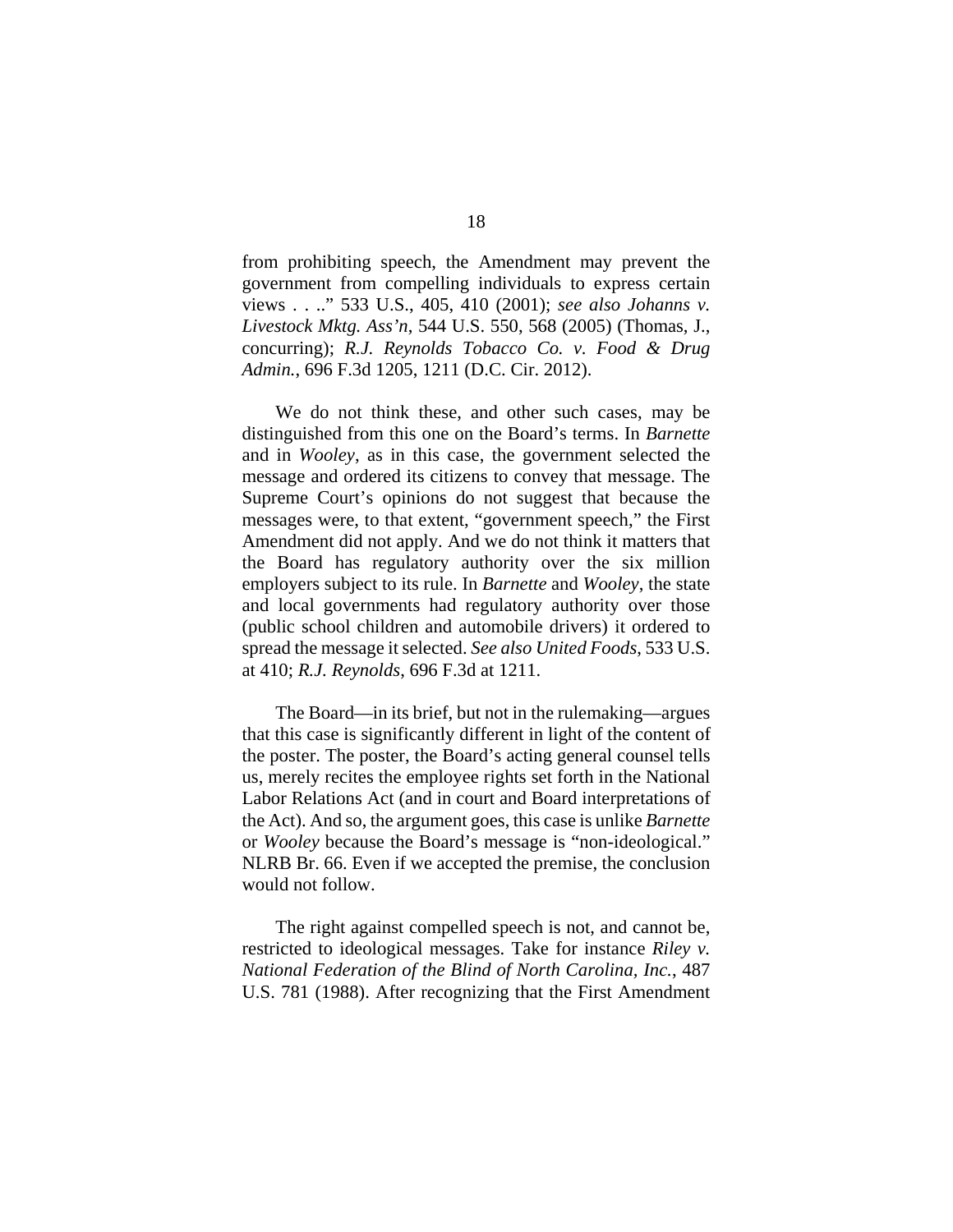protects "the decision of both what to say and what *not* to say," the Court cited *Barnette* and *Wooley* in holding that these and other cases "cannot be distinguished simply because they involved compelled statements of opinion while here we deal with compelled statements of 'fact.'" *Riley*, 487 U.S. at 797.<sup>13</sup> Yet that distinction, rejected in *Riley*, is precisely the distinction the Board's acting general counsel urges us to adopt.

Plaintiffs here, like those in other compelled-speech cases, object to the message the government has ordered them to publish on their premises. They see the poster as one-sided, as favoring unionization, because it "fails to notify employees, *inter alia*, of their rights to decertify a union, to refuse to pay dues to a union in a right-to-work state, and to object to payment of dues in excess of the amounts required for representational purposes." Nat'l Ass'n of Mfrs. Br. 38; *see also* 76 Fed. Reg. at 54,022 (discussing comments).<sup>14</sup> The Board responds that it was entitled to make "editorial judgments" about what to put in and what to leave out, NLRB Br. 68, and that "if an employer is concerned that employees will get the wrong impression, it may legally express its opinion regarding unionization as long as it

<sup>13</sup> In addition to *Barnette* and *Wooley,* the Court cited *Pacific Gas*, 475 U.S. 1 (plurality opinion), and *Miami Herald Publishing Co. v. Tornillo*, 418 U.S. 241 (1974). The Supreme Court has thus recognized that its "compelled-speech cases" apply to situations "in which an individual must personally speak the government's message," as well as those in which one must "host or accommodate another speaker's message." *Forum for Academic & Institutional Rights*, 547 U.S. at 63; *see also Hurley v. Irish-Am. Gay, Lesbian & Bisexual Grp. of Boston*, 515 U.S. 557, 573–74 (1995).

<sup>&</sup>lt;sup>14</sup> The Board seemed to accept plaintiffs' contention that its poster must be even-handed. *See* NLRB Br. 68–69; 76 Fed. Reg. at 54,022.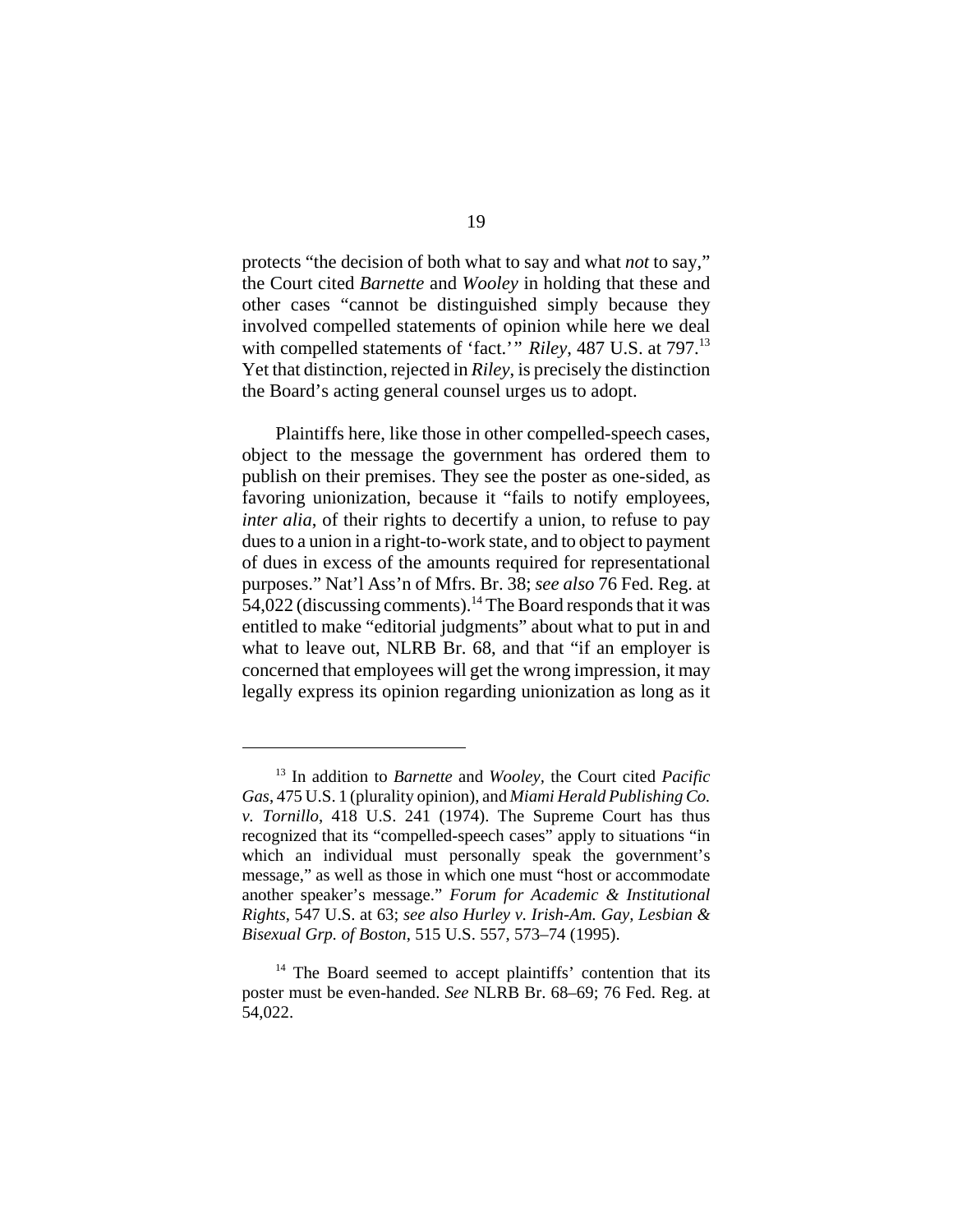does so in a noncoercive manner," 76 Fed. Reg. at 54,022.<sup>15</sup> Yet even in cases in which the message was other than one the government had devised, a "compelled-speech violation" occurred when "the complaining speaker's own message was affected by the speech it was forced to accommodate." *Forum for Academic & Institutional Rights*, 547 U.S. at 63.

This brings us to what the Board considers its strongest precedent—*UAW-Labor Employment & Training Corp. v.Chao*, 325 F.3d 360 (D.C. Cir. 2003). President Bush had issued an Executive Order requiring government contractors to post notices at their workplaces informing employees of their rights not to be forced to join a union or to pay union dues for nonrepresentational activities. Three unions and the UAW brought suit (the UAW was a government contractor). They argued that the National Labor Relations Act preempted the Executive Order. *UAW*, 325 F.3d at 362. This was their only argument. They did not raise any "free-standing First Amendment claim." *Id.* at 364. We therefore did not reach the question whether the posting requirement violated the contractors' freedom of speech. As to § 8(c), the unions could not plausibly claim that the Executive Order violated this provision. The National Labor Relations Board was not in the picture. That is, there was no prospect of a contractor's being charged with an unfair labor practice for failing to post the required notice.<sup>16</sup> As we put it,

 $15$  Although the poster identifies the Board as its author, it does not state that the employer had no choice but to display it. We suppose an employer could post a statement next to the poster pointing out its compulsory nature. *Cf. PruneYard Shopping Ctr. v. Robins*, 447 U.S. 74, 87 (1980).

<sup>16</sup> The Board held in *Rochester Manufacturing Co.*, 323 N.L.R.B. 260, 262 (1997), that employers do not commit unfair labor practices if they fail to inform their employees of their rights not to be forced to join a union or to pay union dues for non-representational activities.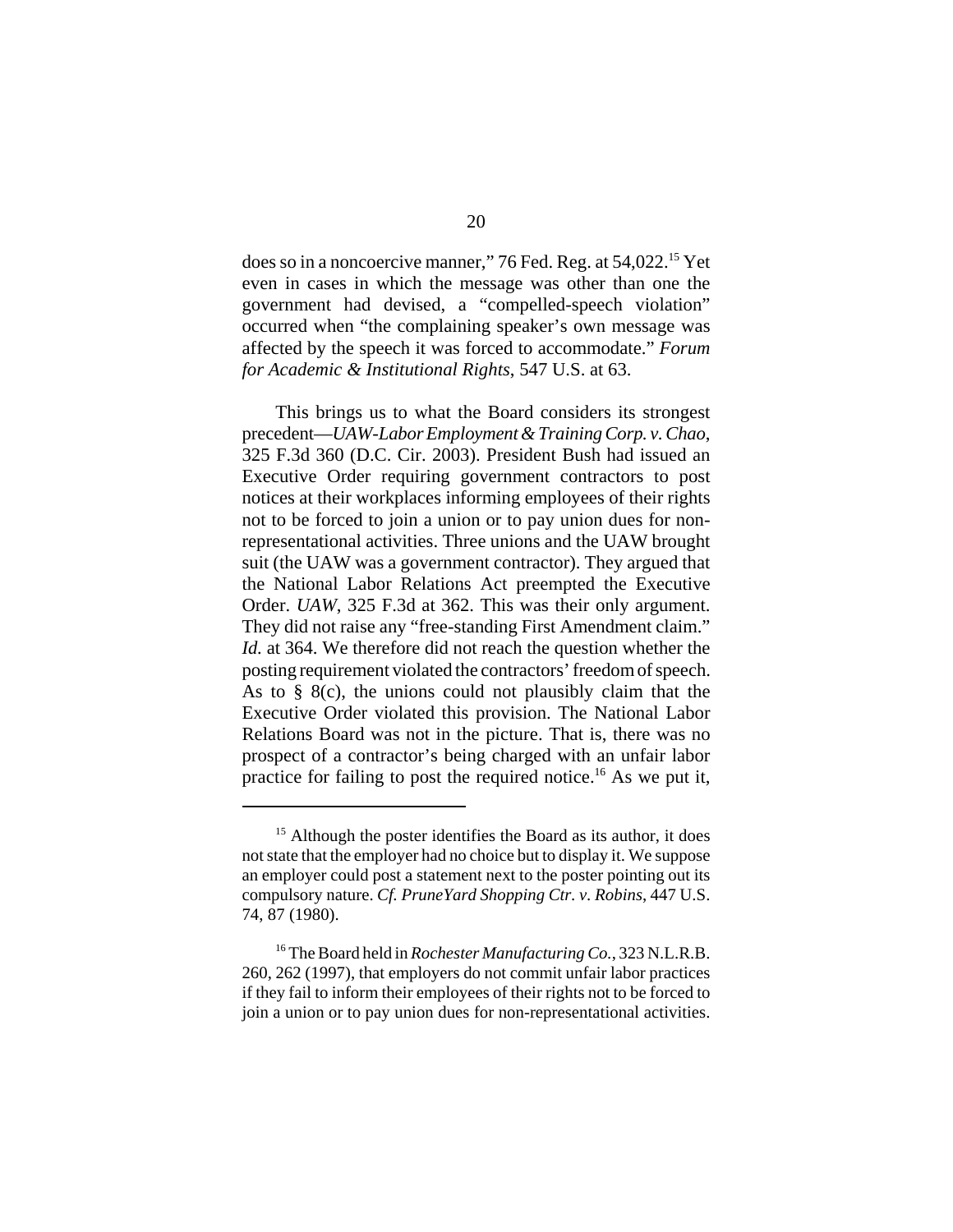"the activities described in § 8(c) do not 'constitute an unfair labor practice,' except by negation, and are not 'protected by' the NLRA, except from the [Board] itself." *Id.* at 365 (emphasis omitted).

We acknowledged in *UAW* that "the right to speak" includes "the right not to speak." *Id.* And we assumed, in light of the Supreme Court's First Amendment decisions so holding, "that the § 8(c) right includes the right not to speak." *Id.* But the § 8(c) right was only against the Board's finding an unfair labor practice, or evidence thereof. Beyond that, "an employer's right to silence is sharply constrained in the labor context, and leaves it subject to a variety of burdens to post notices of rights and risks." *Id.* 

In its preamble to the posting rule, the Board interpreted these passages to mean that under  $\S 8(c)$  the Board may find that employers commit unfair labor practices if they fail to disseminate the Board's message. *See* 76 Fed. Reg. at 54,013. The Board's interpretation of our opinion was mistaken.<sup>17</sup> In mentioning constraints on employer silence "in the labor context," we were not referring to an employer's protection against—as we put it—"the NLRA itself." *UAW*, 325 F.3d at 365. We were making a different point: that apart from the § 8(c) bar against unfair-labor-practice charges, the National Labor Relations Act did not give employers an unconstrained right to silence. The Second Circuit said much the same in

*See UAW*, 325 F.3d at 363.

<sup>&</sup>lt;sup>17</sup> While an agency's interpretation of its own precedent may be entitled to deference, *see Ceridian Corp. v. NLRB*, 435 F.3d 352, 355 (D.C. Cir. 2006), we owe no deference to an agency's interpretation of judicial precedent, *see New York New York, LLC v. NLRB*, 313 F.3d 585, 590 (D.C. Cir. 2002).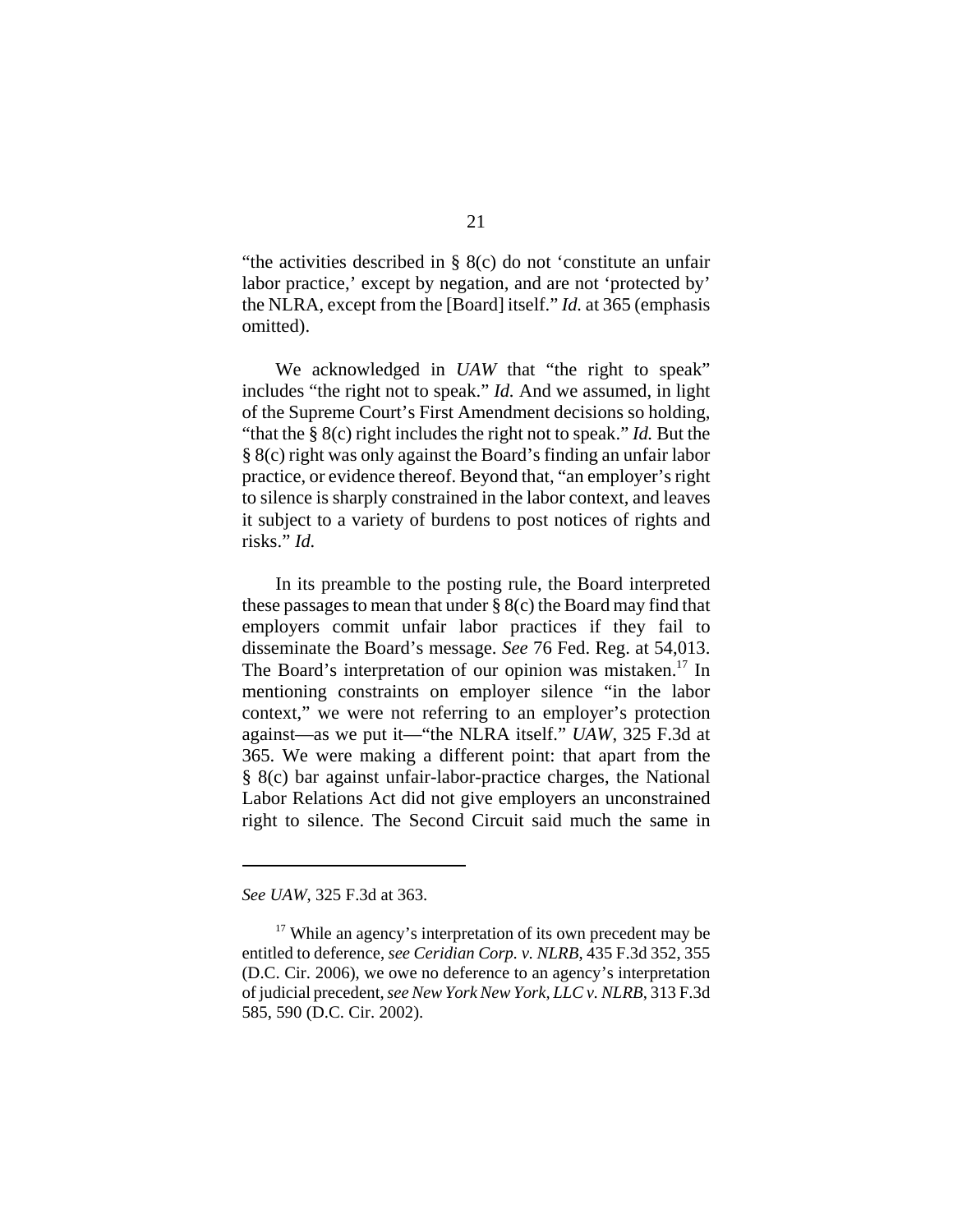*Healthcare Ass'n*, 471 F.3d at 98–100, another preemption case.18

We return then to the question with which we began. Suppose that  $\S$  8(c) prevents the Board from charging an employer with an unfair labor practice for posting a notice advising employees of their right not to join a union. Of course § 8(c) clearly does this. How then can it be an unfair labor practice for an employer to refuse to post a government notice informing employees of their right to unionize (or to refuse to)? Like the freedom of speech guaranteed in the First Amendment, § 8(c) necessarily protects—as against the Board, *see UAW*, 325 F.3d at 365—the right of employers (and unions) not to speak. This is why, for example, a company official giving a noncoercive speech to employees describing the disadvantages of unionization does not commit an unfair labor practice if, in his speech, the official neglects to mention the advantages of having a union.

 $18$  In a footnote to its brief, the Board states that its rule satisfies *Zauderer v. Office of Disciplinary Counsel of the Supreme Court of Ohio*, 471 U.S. 626, 651 (1985), but it does not explain why that decision has even the slightest bearing on this case. Under *Zauderer*, the government may, consistently with the First Amendment, require a party to a commercial transaction to make disclosures in order to prevent that party from deceiving its customers. *See R.J. Reynolds*, 696 F.3d at 1215. (The Board essentially followed the same reasoning in requiring unions to inform non-union employees of their right to limit the amount of dues and fees they pay to the unions under union-shop agreements. *See Rochester Mfg. Co.*, 323 N.L.R.B. 260 (1997); *California Saw & Knife Works*, 320 N.L.R.B. 224 (1995).) But that has nothing to do with this case. As we said earlier, no one—and certainly not the Board—has even suggested that the posting rule was needed because employers are misleading employees about their rights under the National Labor Relations Act.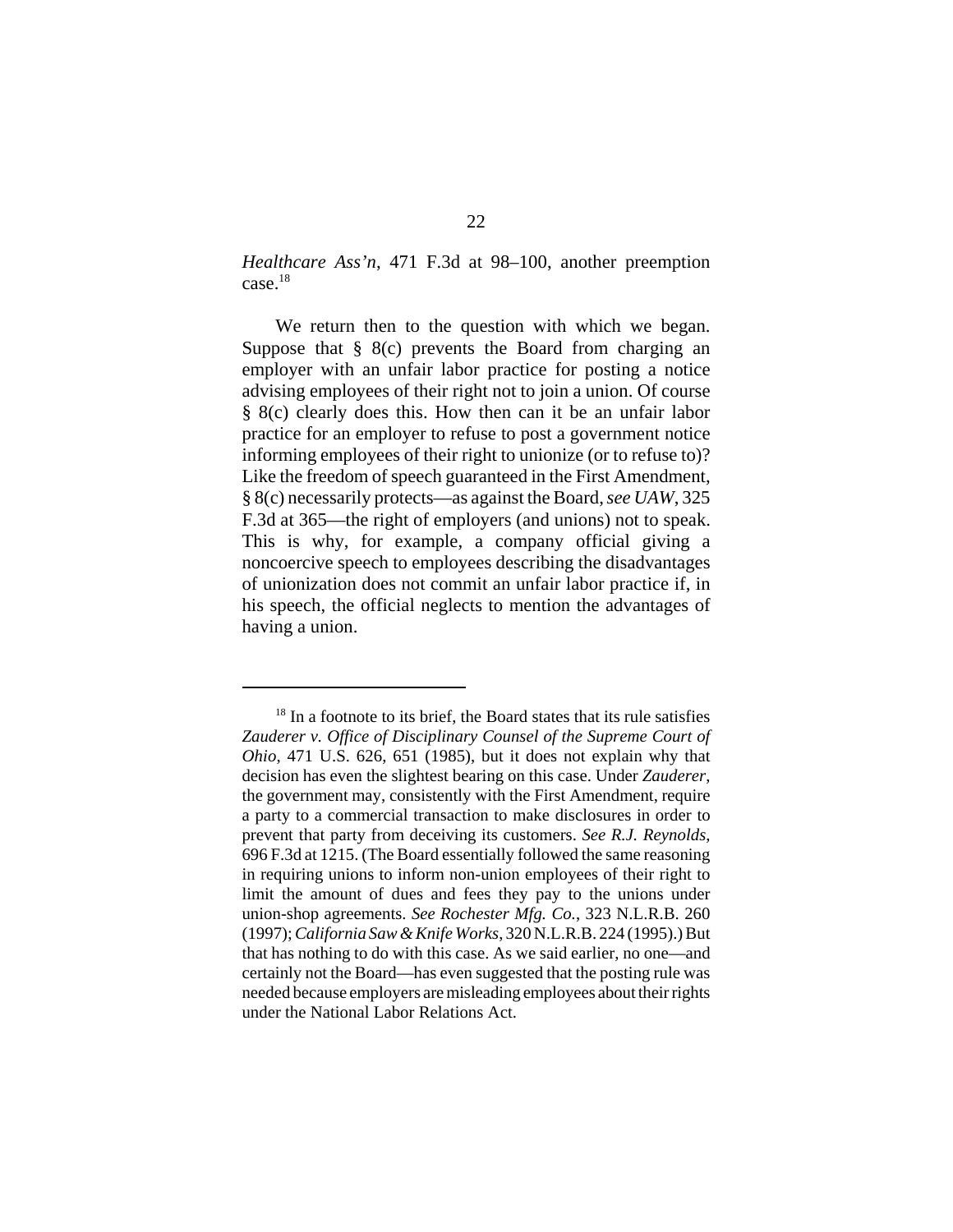We therefore conclude that the Board's rule violates  $\S$  8(c) because it makes an employer's failure to post the Board's notice an unfair labor practice, and because it treats such a failure as evidence of anti-union animus in cases involving, for example, unlawfully motivated firings or refusals to hire—in other words, because it treats such a failure as evidence of an unfair labor practice.19 *See Brown & Root, Inc. v. NLRB*, 333 F.3d 628, 637–39 & n.7 (5th Cir. 2003).

# III

The Board's third method of enforcing its rule is to toll the Act's limitations period for filing unfair-labor-practice charges.<sup>20</sup> That time limit, added in 1947 as part of the Taft-Hartley Act, is set forth in § 10(b) of the Act: "no complaint shall issue based upon any unfair labor practice occurring more than six months prior to the filing of the charge with the Board and the service of a copy thereof upon the person against whom

29 C.F.R. § 104.214(a).

 $19$  Our conclusion here does not affect the Board's rule requiring employers to post an election notice (which similarly contains information about employee rights) before a representation election, 29 C.F.R. § 103.20. Because the failure to post the required election notice does not constitute an unfair labor practice but may be a basis for setting aside the election, *see id.* § 103.20(d), the rule does not implicate § 8(c).

 $20$  The rule provides, in relevant part:

When an employee files an unfair labor practice charge, the Board may find it appropriate to excuse the employee from the requirement that charges be filed within six months after the occurrence of the allegedly unlawful conduct if the employer has failed to post the required employee notice unless the employee has received actual or constructive notice that the conduct complained of is unlawful.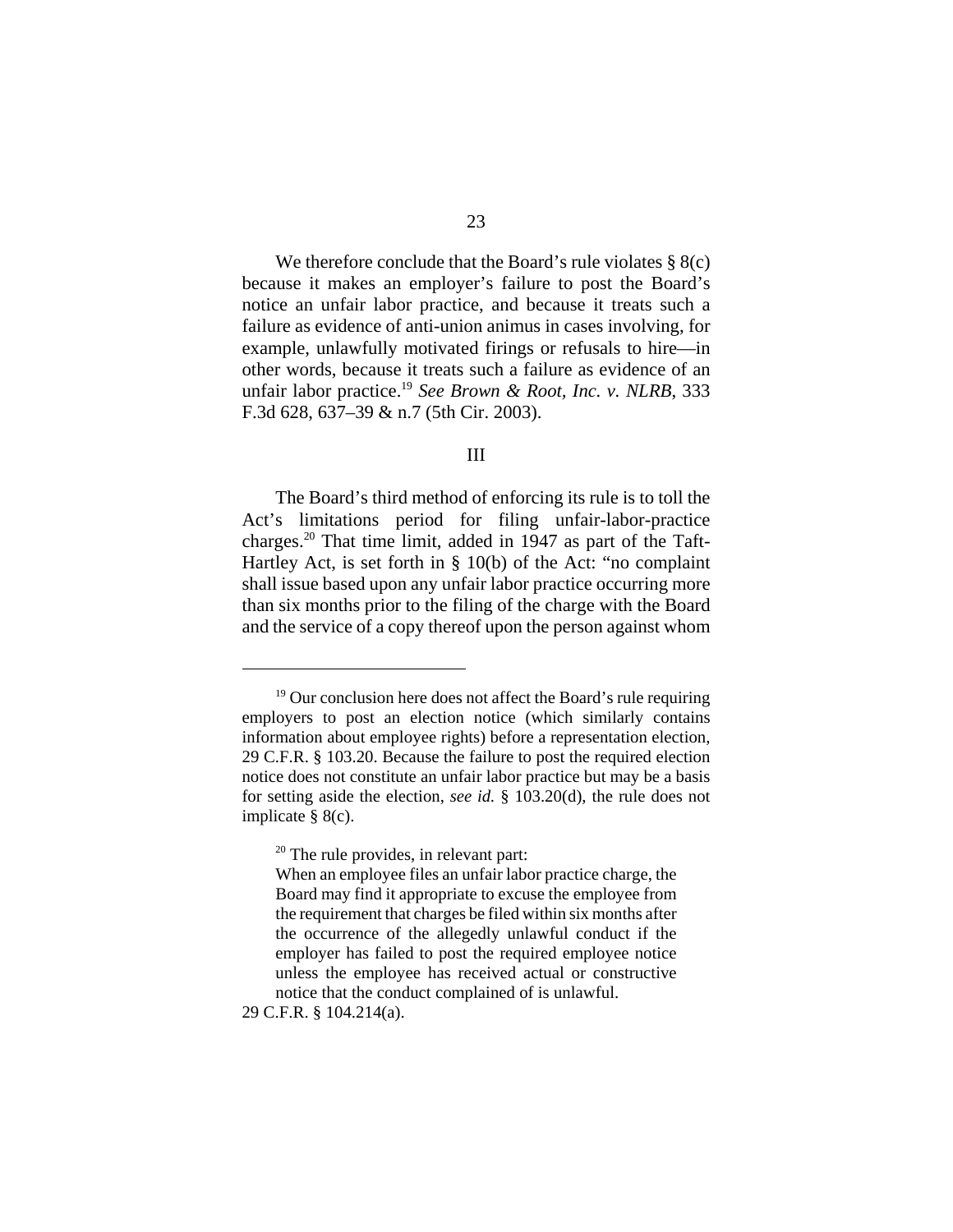such charge is made, unless the person aggrieved thereby was prevented from filing such charge by reason of service in the armed forces, in which event the six-month period shall be computed from the day of his discharge." 29 U.S.C. § 160(b).

The tolling provision differs from the two other enforcement methods we have discussed. It does not treat an employer's failure to post the notice as an unfair labor practice, or as evidence of one. The district court nevertheless enjoined the Board from enforcing the provision. The court ruled that the provision "substantially amends the statute of limitations that Congress expressly set out in the statute" and therefore "exceeds [the Board's] statutory authority under *Chevron* step one."<sup>21</sup> *Nat'l Ass'n of Mfrs.*, 846 F. Supp. 2d at 58. We agree.

The Board characterized this portion of its rule as providing for "equitable tolling." 76 Fed. Reg. at 54,033. The Supreme Court's decision in *Zipes v. Trans World Airlines, Inc.*, 455 U.S. 385 (1982), the Board said, "strongly supports" its tolling rule. *Id.* We do not see it that way*. Zipes* held that the statutory time limit for charges under Title VII of the Civil Rights Act of 1964, 42 U.S.C. § 2000e-5(e), was a statute of limitations, not a jurisdictional requirement. *Zipes*, 455 U.S. at 393. Citing four cases from the courts of appeals, the Court analogized Title VII's provision to § 10(b): "[T]he time requirement for filing an unfair labor practice charge under the National Labor Relations Act operates as a statute of limitations subject to recognized equitable doctrines and not as a restriction of the jurisdiction of the National Labor Relations Board, *see NLRB v. Local 264, Laborers' Int'l Union*, 529 F.2d 778, 781–785 (CA8 1976); *Shumate v. NLRB*, 452 F.2d 717, 720 (CA4 1971); *NLRB v. A. E. Nettleton Co.*, 241 F.2d 130, 133 (CA2 1957); *NLRB v. Itasca*

<sup>21</sup> *Chevron, U.S.A., Inc. v. Natural Res. Def. Council, Inc.*, 467 U.S. 837 (1984).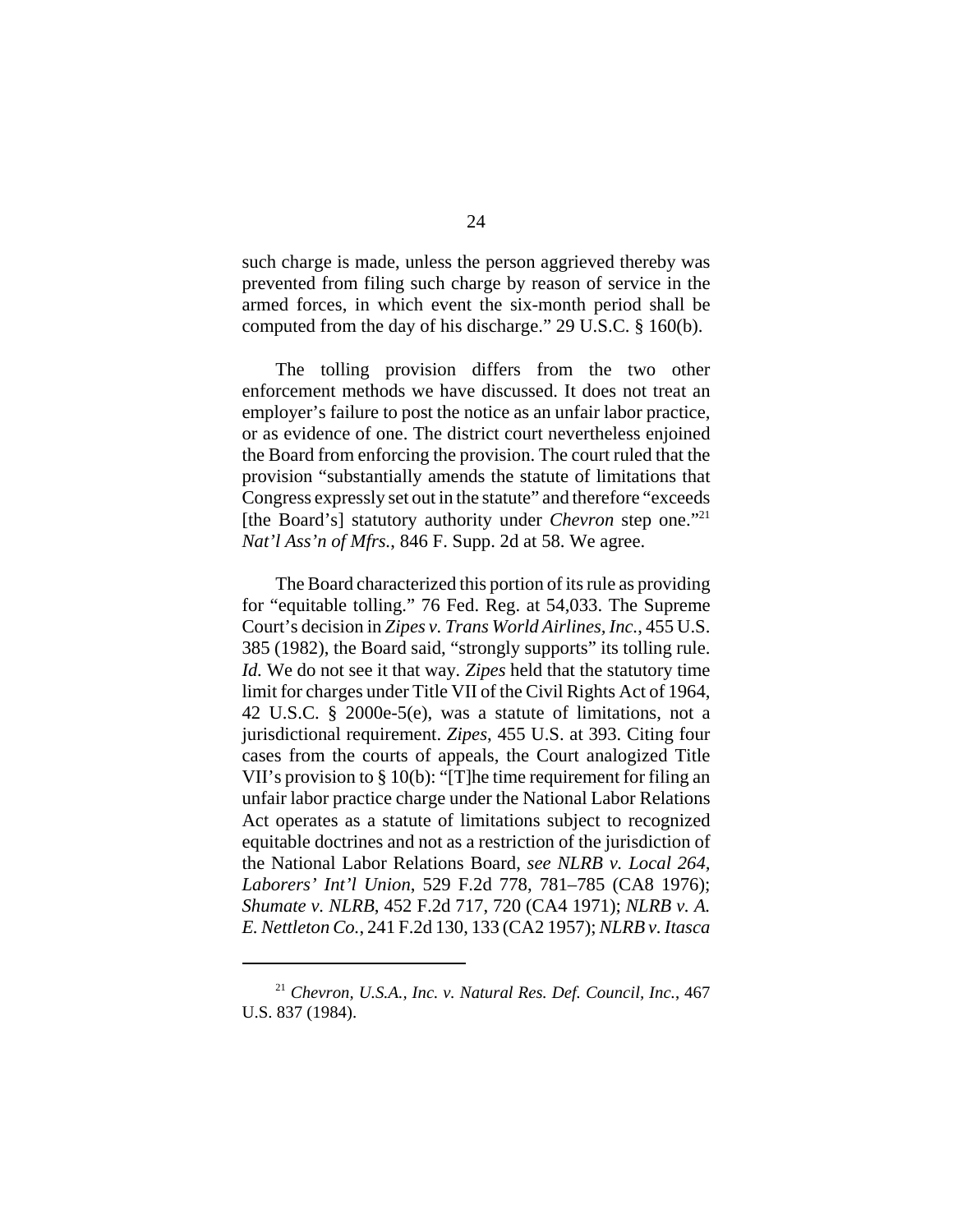*Cotton Mfg. Co.*, 179 F.2d 504, 506–507 (CA5 1950) . . .." *Id.* at 395 n.11. These four circuit court decisions held only that § 10(b) was not jurisdictional; none of the cases dealt with any equitable doctrines.

To derive support from *Zipes,* the Board must have thought that its tolling rule fell within one of the "recognized equitable doctrines." *Id.* Yet the Board made no effort to demonstrate that when § 10(b) became law in 1947, Congress would have had any basis for assuming that the six-month limitations period might be modified by the sort of tolling rule the Board announced sixty-four years later. As we read the Supreme Court's decisions dealing with tolling and other equitable modifications of statutes of limitations, that should have been the critical consideration. *See Gabelli v. SEC*, 133 S. Ct. 1216, 1220–24 (2013); *Credit Suisse Sec. (USA) LLC v. Simmonds*, 132 S. Ct. 1414, 1419–21 (2012); *John R. Sand & Gravel Co. v. United States*, 552 U.S. 130, 137–38 (2008); *Young v. United States*, 535 U.S. 43, 49–51 (2002); *TRW Inc. v. Andrews*, 534 U.S. 19, 27–31 (2001); *id.* at 37–39 (Scalia, J., concurring); *Rotella v. Wood*, 528 U.S. 549, 555–61 (2000); *Lampf, Pleva, Lipkind, Prupis & Petigrow v. Gilbertson*, 501 U.S. 350, 363 (1991); *Irwin v. Dep't of Veterans Affairs*, 498 U.S. 89, 95–96 (1990); *see also 3M Co. v. Browner*, 17 F.3d 1453, 1460–63 (D.C. Cir. 1994); Adam Bain & Ugo Colella, *Interpreting Federal Statutes of Limitations*, 37 CREIGHTON L. REV. 493 (2004); John F. Manning, *What Divides Textualists from Purposivists*, 106 COLUM. L. REV. 70, 81–82 & n.42 (2006).

We wrote in 3*M*, in response to a federal agency's argument for an "equitable" tolling exception to a statute of limitations, that we "are interpreting a statute, not creating some federal common law." 17 F.3d at 1461. The key to interpreting a limitations statute and to determining the intent of Congress is whether the particular exception to a particular statute of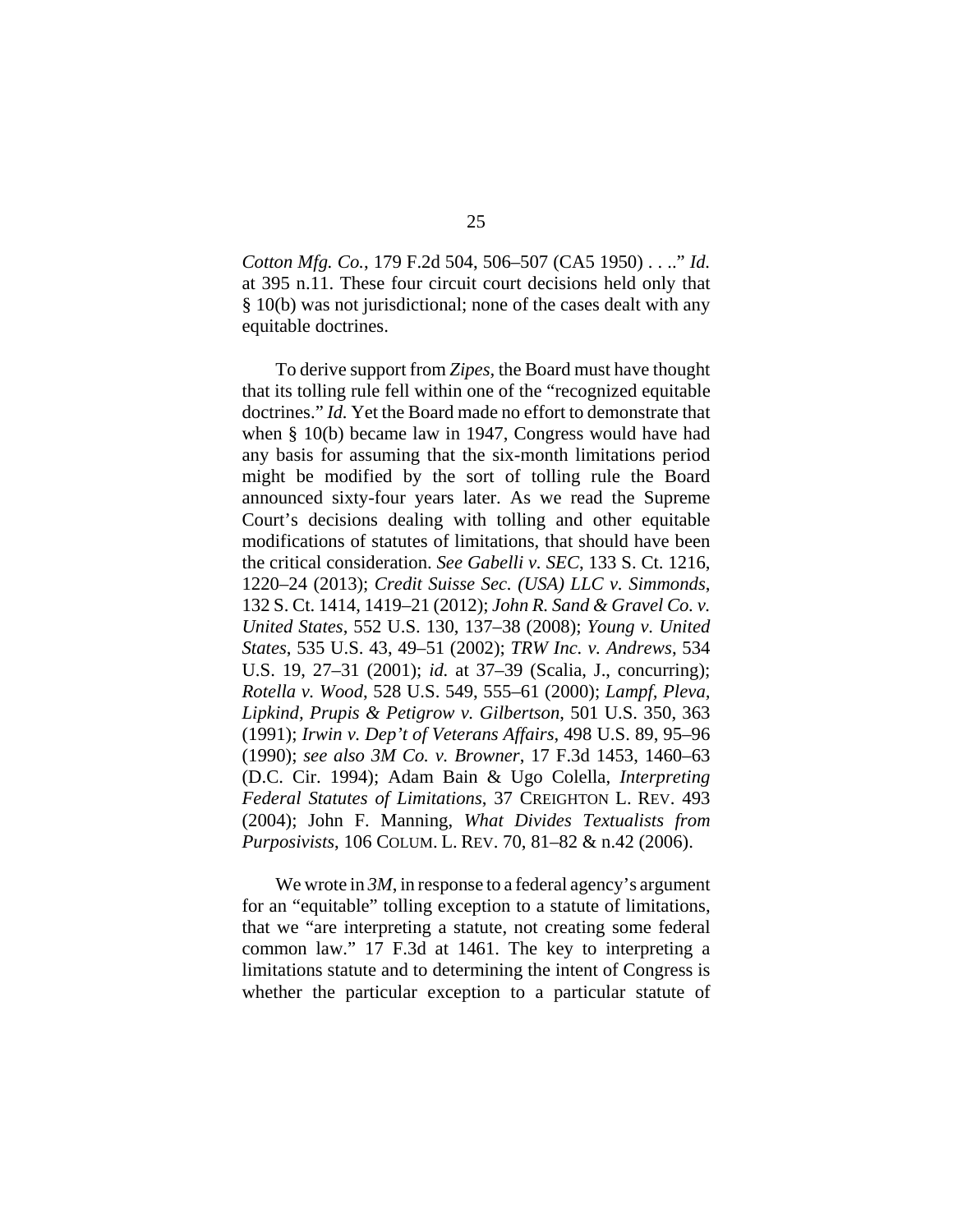limitations was generally recognized when Congress enacted the statute. *See United States v. Kubrick*, 444 U.S. 111, 119–20 (1979). It is not enough that courts engaged in some sort of "equitable tolling" at the time Congress passed the limitations statute. "*[D]ifferent types* of equitable tolling . . . have been recognized at different times . . .." Bain & Colella, *supra*, 37 CREIGHTON L.REV. at 502. What matters is whether a particular basis for suspending the running of the statute of limitations had received judicial recognition when the statute became law. *See Credit Suisse Sec.*, 132 S. Ct. at 1421. After all, "Congress cannot intend to incorporate, by silence, various forms of equitable tolling that were not generally-recognized in the common law at the time of enactment." Bain & Colella, *supra*, 37 CREIGHTON L. REV. at 503.

Thus, if a particular exception was generally recognized when Congress enacted the statute of limitations, a court may presume that Congress intended the same equitable exception to apply to the statute. If, on the other hand, the exception was not generally recognized at that time, a court could not presume that Congress intended it to suspend the running of the statutory period. *Cf. Meyer v. Holley*, 537 U.S. 280, 286 (2003) ("Congress'[s] silence, while permitting an inference that Congress intended to apply *ordinary* background tort principles, cannot show that it intended to apply an unusual modification of those rules.").

Rather than following these legal principles, the Board relied on an analogy to the long-established equitable doctrine of fraudulent concealment.22 *See* 76 Fed. Reg. at 54,033. This doctrine, which the Board has applied to toll the § 10(b)

<sup>22</sup> *See, e.g.*, *Holmberg v. Armbrecht*, 327 U.S. 392 (1946); *Bailey v. Glover*, 88 U.S. (21 Wall.) 342 (1874).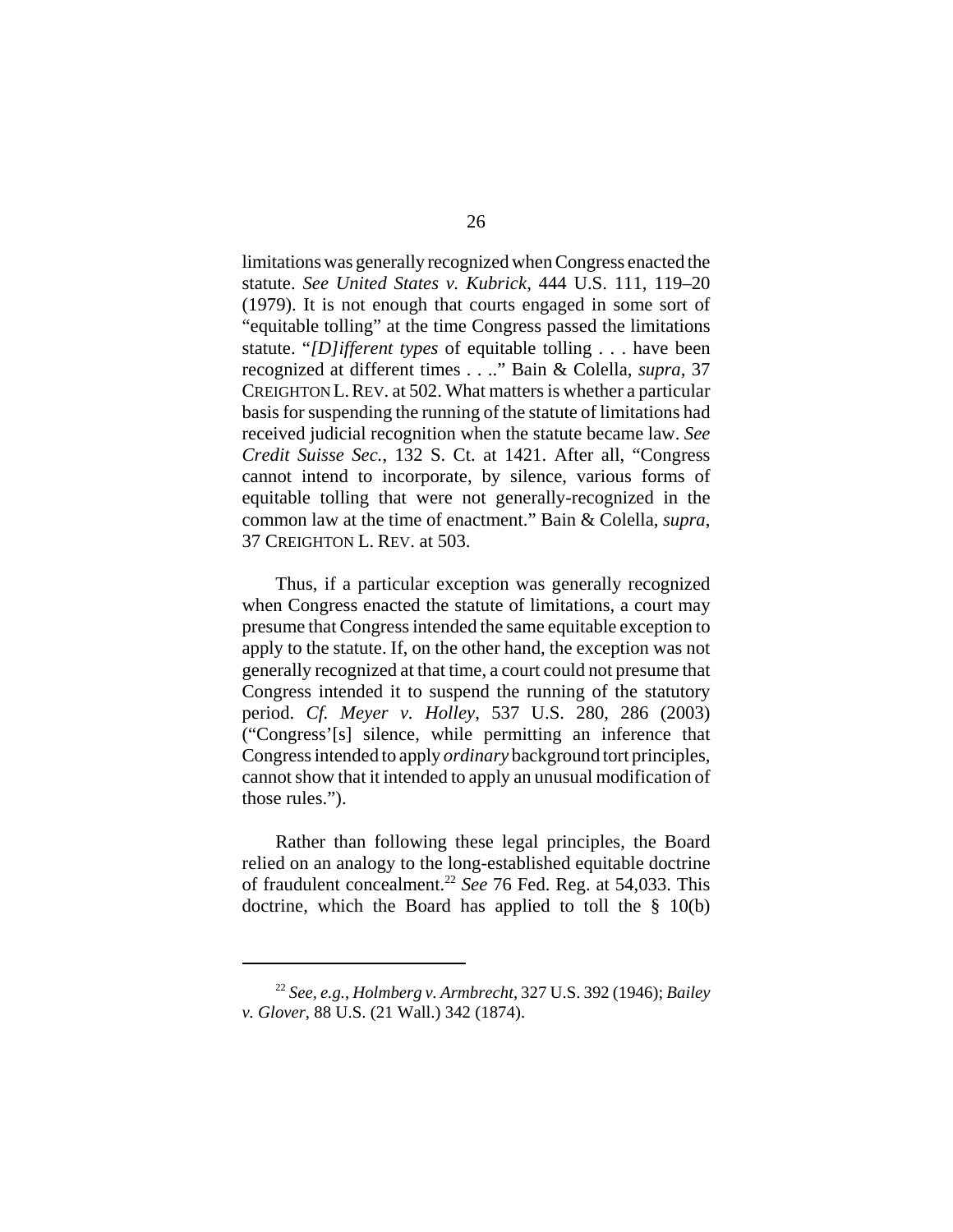limitations period, $^{23}$  has three elements: "fraudulent concealment tolls a statute of limitations when (1) there has been 'deliberate concealment' of (2) 'material facts' relating to the alleged wrongdoing and (3) the wronged party does not know of those facts and could not have discovered them through 'reasonable diligence.'" *Int'l Ass'n of Machinists & Aerospace Workers v. NLRB*, 130 F.3d 1083, 1087 (D.C. Cir. 1997) (quoting *Fitzgerald v. Seamans*, 553 F.2d 220, 228 (D.C. Cir. 1977)); *see also Local Lodge No. 1424 v. NLRB*, 362 U.S. 411, 429 & n.19 (1960). The Board, using what it termed its "intuitive sense," determined that even if the employee knew all the facts, in which event the fraudulent-concealment doctrine would not apply, the § 10(b) period could be suspended if the employee lacked knowledge of the law. 76 Fed. Reg. at 54,033.

As Justice Scalia put it in a concurring opinion, this is "bad wine of recent vintage." *TRW*, 534 U.S. at 37. The Board neglected to tie its theory to anything the 1947 Congress might have intended, and it contradicted the Supreme Court's ruling in *Kubrick*, 444 U.S. 111. Kubrick argued that the limitations period in the Federal Tort Claims Act (28 U.S.C. § 2401(b)) should not begin running until he not only became aware of his injury but also learned of the law giving him a cause of action. In rejecting this argument, the Court refused to treat "a plaintiff's ignorance of his legal rights" as if it were the same as "his ignorance of the fact of his injury," *Kubrick*, 444 U.S. at 122, a point we relied upon in *3M*, 17 F.3d at 1461 n.14, when we rejected a similar argument.

The Board also cited a dozen or so circuit court and district court cases holding that an employer's failure to post notices required by Title VII of the Civil Rights Act and by the Age

<sup>23</sup> *See, e.g.*, *Don Burgess Constr. Corp.*, 227 N.L.R.B. 765 (1977), *enforced*, 596 F.2d 378 (9th Cir. 1979).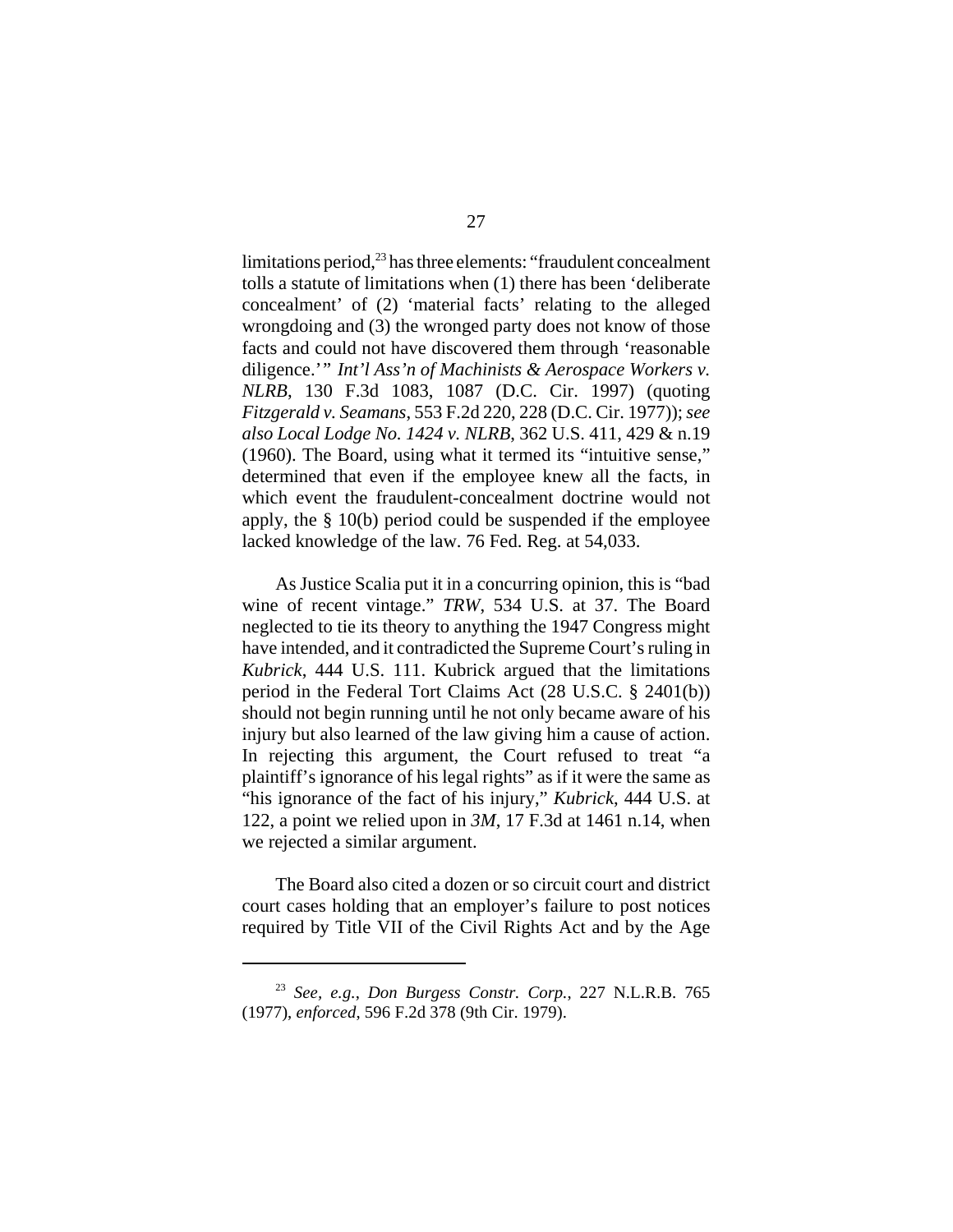Discrimination in Employment Act (ADEA) warranted tolling. *See* 76 Fed. Reg. at 54,033–34. We take no position on whether those cases were correctly decided in light of the line of Supreme Court decisions mentioned earlier.<sup>24</sup> Whatever their validity, the two earliest cases the Board cited were decided in 1977 and 1978, more than thirty years after Congress enacted § 10(b). And in one of those—*Kephart v. Inst. of Gas Tech*., 581 F.2d 1287, 1289 (7th Cir. 1978)—the court rested its tolling decision on the intent of Congress as reflected in a Conference Committee report.<sup>25</sup>

The short of the matter is that the Board has not invoked any authority suggesting that the 1947 Congress intended to allow § 10(b) to be modified in the manner of the Board's tolling rule. Whether one frames the Board's tolling rule as resting on the employer's failure to post the Board's notice or on the charging employee's lack of knowledge of his rights under the National Labor Relations Act, the Board marshaled nothing to show that by 1947 this was a generally accepted basis for tolling limitations periods. We have already mentioned the Supreme Court's 1979 decision in *Kubrick*, which seems to us

 $24$  As the district court in this case stated, there appears to be a split in the circuits on the question whether failure to post under Title VII or the ADEA warrants tolling of the limitations period. *See Nat'l Ass'n of Mfrs.*, 846 F. Supp. 2d at 57 n.20.

<sup>25</sup> *Kephart*, 581 F. 2d at 1289, and several of the other cases the Board relied upon described tolling for failure to post a notice required by statute as a "penalty." *See Posey v. Skyline Corp.*, 702 F.2d 102, 104–05 (7th Cir. 1983); *Bonham v. Dresser Indus., Inc.*, 569 F.2d 187, 193 (3d Cir. 1977). The Board concedes that its authority is remedial only and that it may not exact penalties. *See* 76 Fed. Reg. at 54,031, 54,037. The Supreme Court has so held. *See Wis. Dep't of Indus., Labor & Human Relations v. Gould, Inc.*, 475 U.S. 282, 288 n.5 (1986).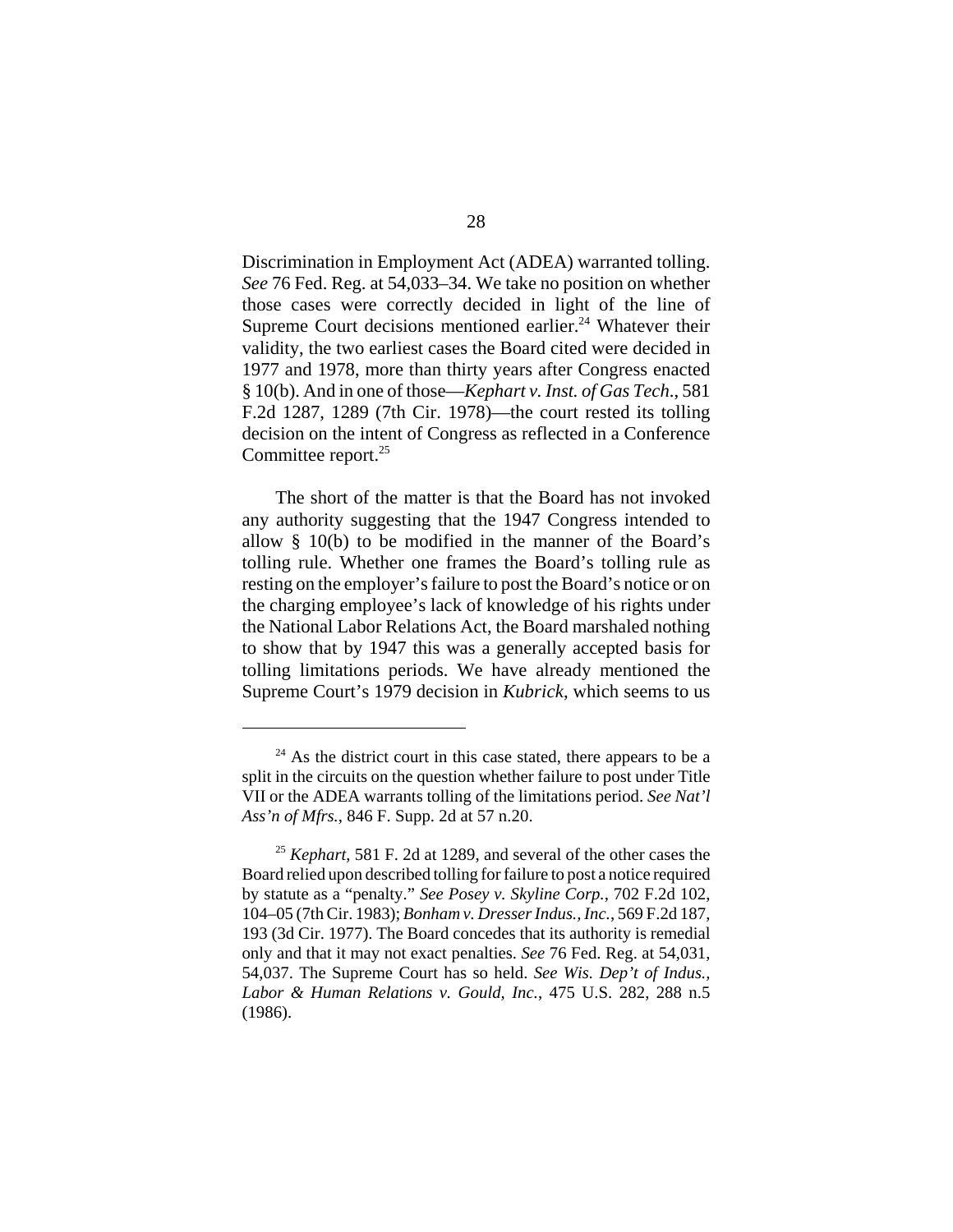at odds with the Board's approach. It is also noteworthy that a comprehensive—and widely cited—survey of the law of statutes of limitations, published only three years after enactment of the Taft-Hartley Act, contains no mention of any equitable doctrine comparable to the one reflected in the Board's rule. *See Developments in the Law: Statutes of Limitations*, 63 HARV. L. REV.  $1177$  (1950).<sup>26</sup> Even today courts do not generally recognize lack of knowledge of the law as a basis for equitable tolling. Some of the more recent cases from the circuits, dealing with a wide variety of statutes, are set forth in the margin.<sup>27</sup> As the Tenth Circuit stated in a case dealing with the limitations period in the Railroad Retirement Act, 45 U.S.C. § 231h, "we are aware of no authority . . . which suggests that ignorance of the law should warrant equitable tolling of a statute of

<sup>26</sup> Before the *Harvard Law Review* study in 1950, the only comprehensive study of statutes of limitations in America was "the fourth edition of Wood's *Limitations* in 1916." 63 HARV. L. REV. at 1177 (referring to H.G. WOOD, A TREATISE ON THE LIMITATION OF ACTIONS AT LAW AND IN EQUITY (Matthew Bender & Co. 4th ed. 1916)). This treatise makes clear that there was no recognized equitable doctrine permitting the tolling of a statute of limitations on the ground that the injured party did not know the law. *See* 2 WOOD, *supra*, § 276c(1), at 1408–11.

<sup>27</sup> *See, e.g., Josselyn v. Dennehy*, 475 F.3d 1, 5 (1st Cir. 2007); *Ormiston v. Nelson*, 117 F.3d 69, 72 n.5 (2d Cir. 1997); *United States v. Sosa*, 364 F.3d 507, 512 (4th Cir. 2004); *Fierro v. Cockrell*, 294 F.3d 674, 683 (5th Cir. 2002); *Graham-Humphreys v. Memphis Brooks Museum of Art, Inc.*, 209 F.3d 552, 561–62 (6th Cir. 2000); *Arrieta v. Battaglia*, 461 F.3d 861, 867 (7th Cir. 2006); *Frisby v. Milbank Mfg. Co.*, 688 F.3d 540, 544 (8th Cir. 2012) (Arkansas law); *Luna v. Holder*, 659 F.3d 753, 760 (9th Cir. 2011); *United States v. Denny*, 694 F.3d 1185, 1191 (10th Cir. 2012); *Jackson v. Astrue*, 506 F.3d 1349, 1356 (11th Cir. 2007); *United States v. Pollard*, 416 F.3d 48, 55 (D.C. Cir. 2005); *Shoshone Indian Tribe of the Wind River Reservation v. United States*, 672 F.3d 1021, 1032 (Fed. Cir. 2012).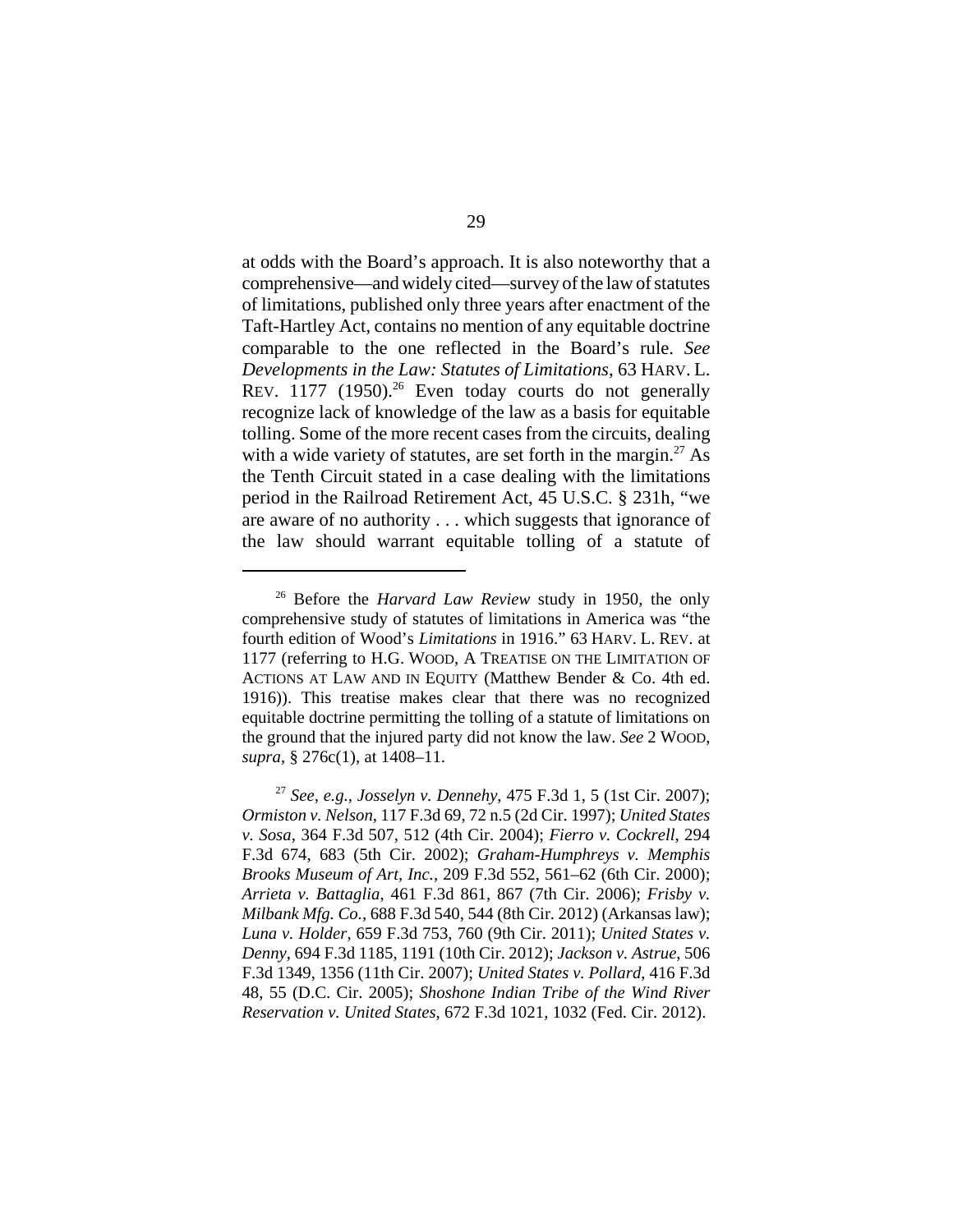limitations." *Gatewood v. R.R. Retirement Bd.*, 88 F.3d 886, 890 (10th Cir. 1996).

We therefore hold that the Board's tolling rule is contrary to  $§$  10(b).

#### IV

Because all three of the means for enforcing the Board's posting requirement are invalid, we do not decide whether, as plaintiffs also contend, the Board lacked the regulatory authority to issue subpart A of its rule—the requirement that employers post the notice specified in the appendix to that subpart. Subpart A clearly is not severable. *See MD/DC/DE Broadcasters Ass'n v. FCC*, 236 F.3d 13, 22–23 (D.C. Cir. 2001). "Severance and affirmance of a portion of an administrative regulation is improper if there is 'substantial doubt' that the agency would have adopted the severed portion on its own." *Davis Cnty. Solid Waste Mgmt. v. EPA*, 108 F.3d 1454, 1459 (D.C. Cir. 1997) (per curiam) (quoting *North Carolina v. FERC*, 730 F.2d 790, 795–96 (D.C. Cir. 1984) (Scalia, J.)). If a reviewing court severed the regulation in that situation, it would be performing a function left to the agency. *See Fed. Power Comm'n v. Idaho Power Co.*, 344 U.S. 17, 20–21 (1952); *cf. Zuber v. Allen*, 402 F.2d 660, 674 (D.C. Cir. 1968).<sup>28</sup> Here we know that the Board would not have issued a posting rule that depended solely on voluntary compliance. We know this because the Board rejected that regulatory option in the preamble to its final rule. *See* 76 Fed. Reg. at 54,031. Subpart A must therefore fall along with the rest of the Board's posting rule.

<sup>28</sup> Unlike in cases such as *Zuber* and *MD/DC/DE Broadcasters Ass'n*, in this case the Board did not include a severability clause in its rule and it did not include a statement on severability in its preamble to the final rule.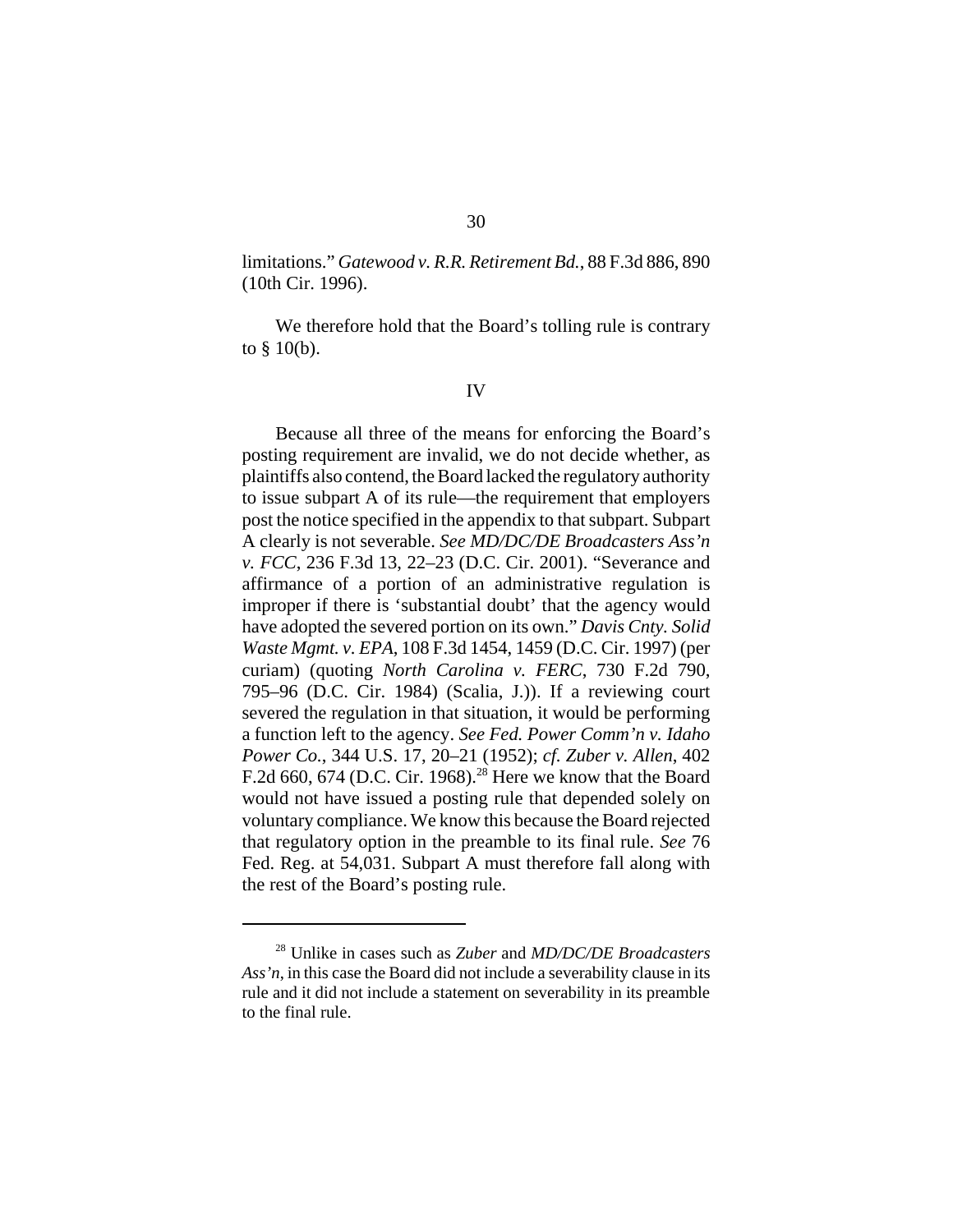31 V

For the reasons stated, the Board's posting rule is vacated.

*Affirmed in part and reversed in part.*

# ADDENDUM

#### Appendix to Subpart A—Text of Employee Notice

# "EMPLOYEE RIGHTS UNDER THE NATIONAL LABOR RELATIONS ACT

The National Labor Relations Act (NLRA) guarantees the right of employees to organize and bargain collectively with their employers, and to engage in other protected concerted activity or to refrain from engaging in any of the above activity. Employees covered by the NLRA\* are protected from certain types of employer and union misconduct. This Notice gives you general information about your rights, and about the obligations of employers and unions under the NLRA. Contact the National Labor Relations Board (NLRB), the Federal agency that investigates and resolves complaints under the NLRA, using the contact information supplied below, if you have any questions about specific rights that may apply in your particular workplace.

"Under the NLRA, you have the right to:

• Organize a union to negotiate with your employer concerning your wages, hours, and other terms and conditions of employment.

• Form, join or assist a union.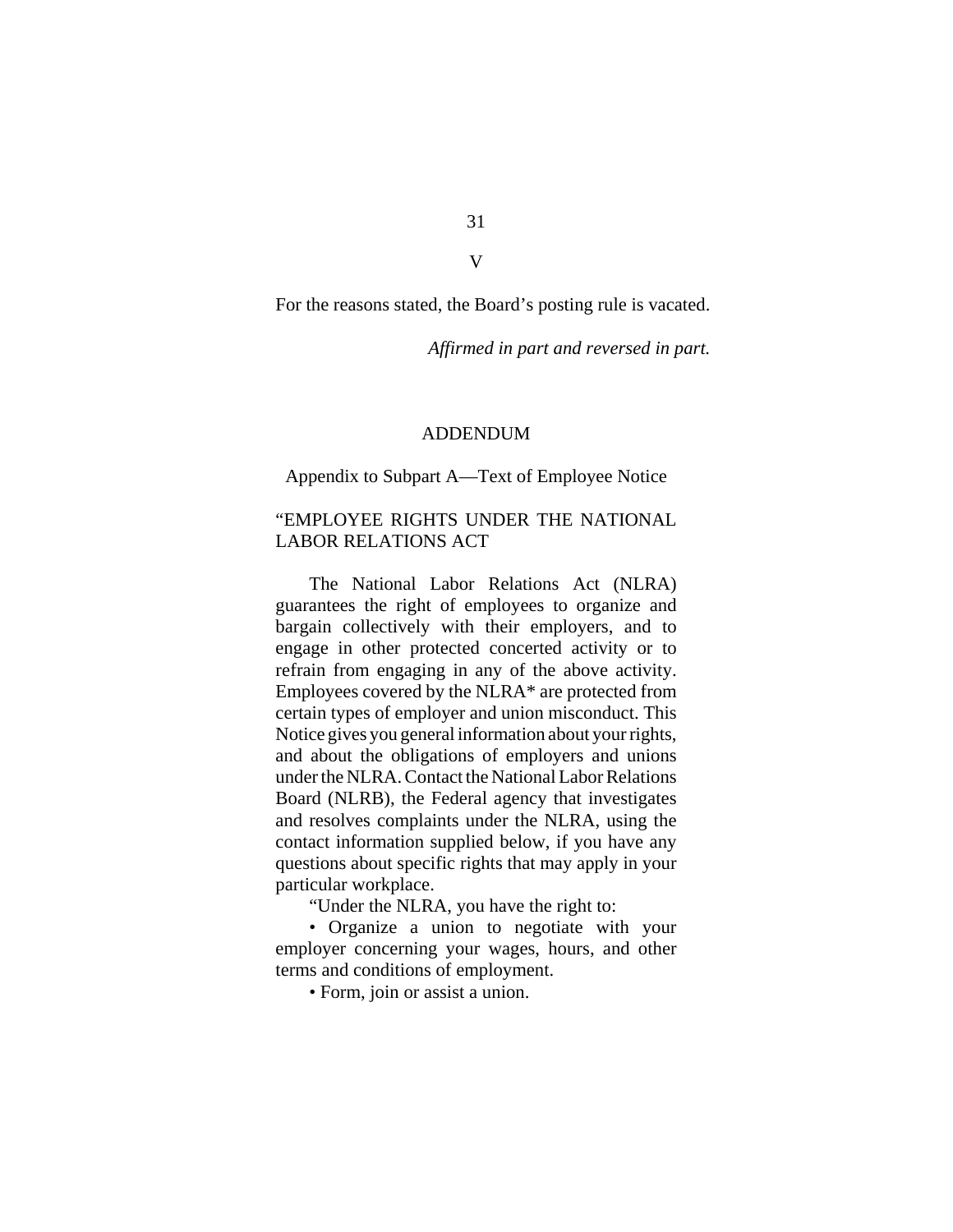• Bargain collectively through representatives of employees' own choosing for a contract with your employer setting your wages, benefits, hours, and other working conditions.

• Discuss your wages and benefits and other terms and conditions of employment or union organizing with your co-workers or a union.

• Take action with one or more co-workers to improve your working conditions by, among other means, raising work-related complaints directly with your employer or with a government agency, and seeking help from a union.

• Strike and picket, depending on the purpose or means of the strike or the picketing.

• Choose not to do any of these activities, including joining or remaining a member of a union.

"Under the NLRA, it is illegal for your employer to:

• Prohibit you from talking about or soliciting for a union during non-work time, such as before or after work or during break times; or from distributing union literature during non-work time, in non-work areas, such as parking lots or break rooms.

• Question you about your union support or activities in a manner that discourages you from engaging in that activity.

• Fire, demote, or transfer you, or reduce your hours or change your shift, or otherwise take adverse action against you, or threaten to take any of these actions, because you join or support a union, or because you engage in concerted activity for mutual aid and protection, or because you choose not to engage in any such activity.

• Threaten to close your workplace if workers choose a union to represent them.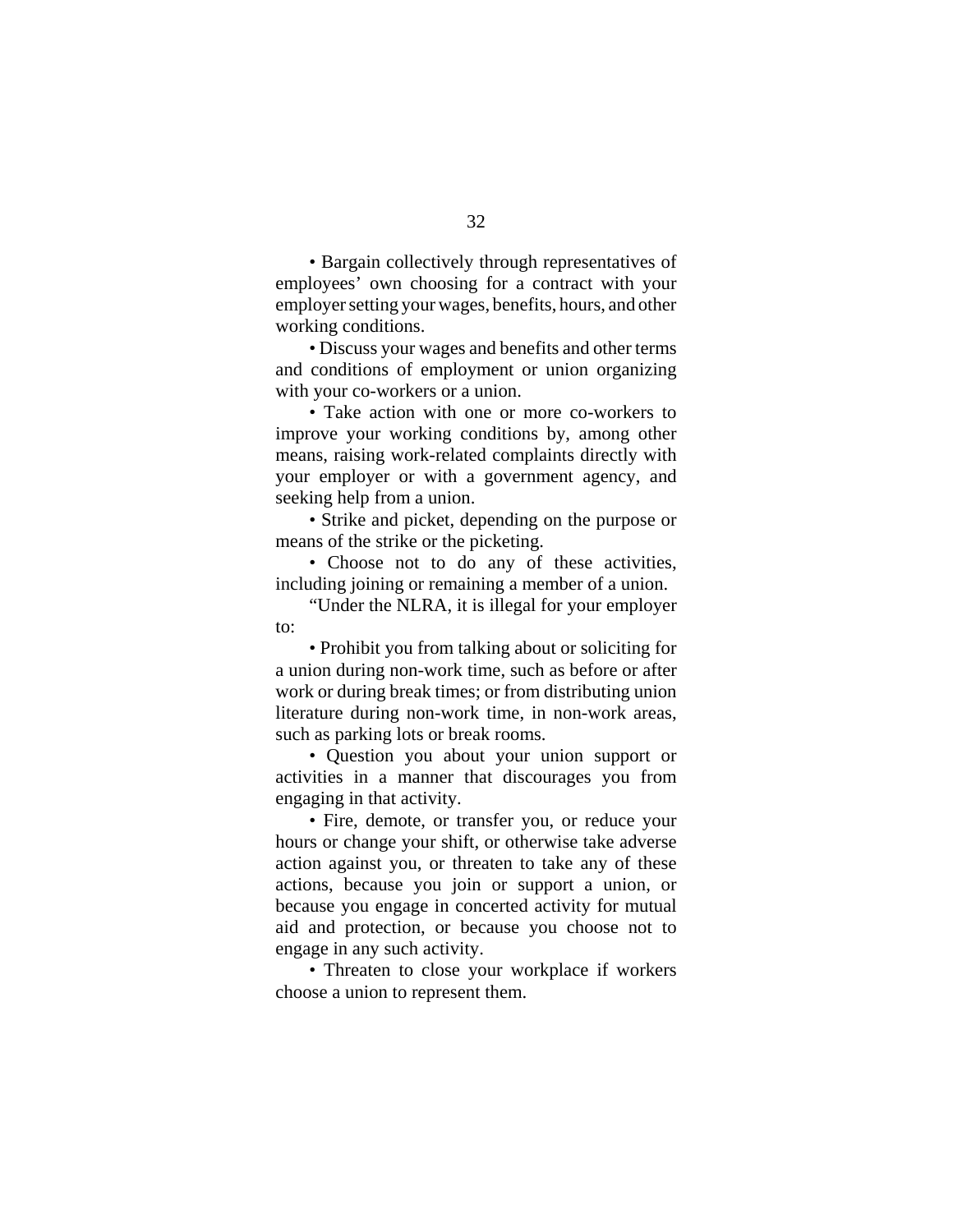• Promise or grant promotions, pay raises, or other benefits to discourage or encourage union support.

• Prohibit you from wearing union hats, buttons, t-shirts, and pins in the workplace except under special circumstances.

• Spy on or videotape peaceful union activities and gatherings or pretend to do so.

"Under the NLRA, it is illegal for a union or for the union that represents you in bargaining with your employer to:

• Threaten or coerce you in order to gain your support for the union.

• Refuse to process a grievance because you have criticized union officials or because you are not a member of the union.

• Use or maintain discriminatory standards or procedures in making job referrals from a hiring hall.

• Cause or attempt to cause an employer to discriminate against you because of your union-related activity.

• Take adverse action against you because you have not joined or do not support the union.

"If you and your co-workers select a union to act as your collective bargaining representative, your employer and the union are required to bargain in good faith in a genuine effort to reach a written, binding agreement setting your terms and conditions of employment. The union is required to fairly represent you in bargaining and enforcing the agreement.

"Illegal conduct will not be permitted. If you believe your rights or the rights of others have been violated, you should contact the NLRB promptly to protect your rights, generally within six months of the unlawful activity. You may inquire about possible violations without your employer or anyone else being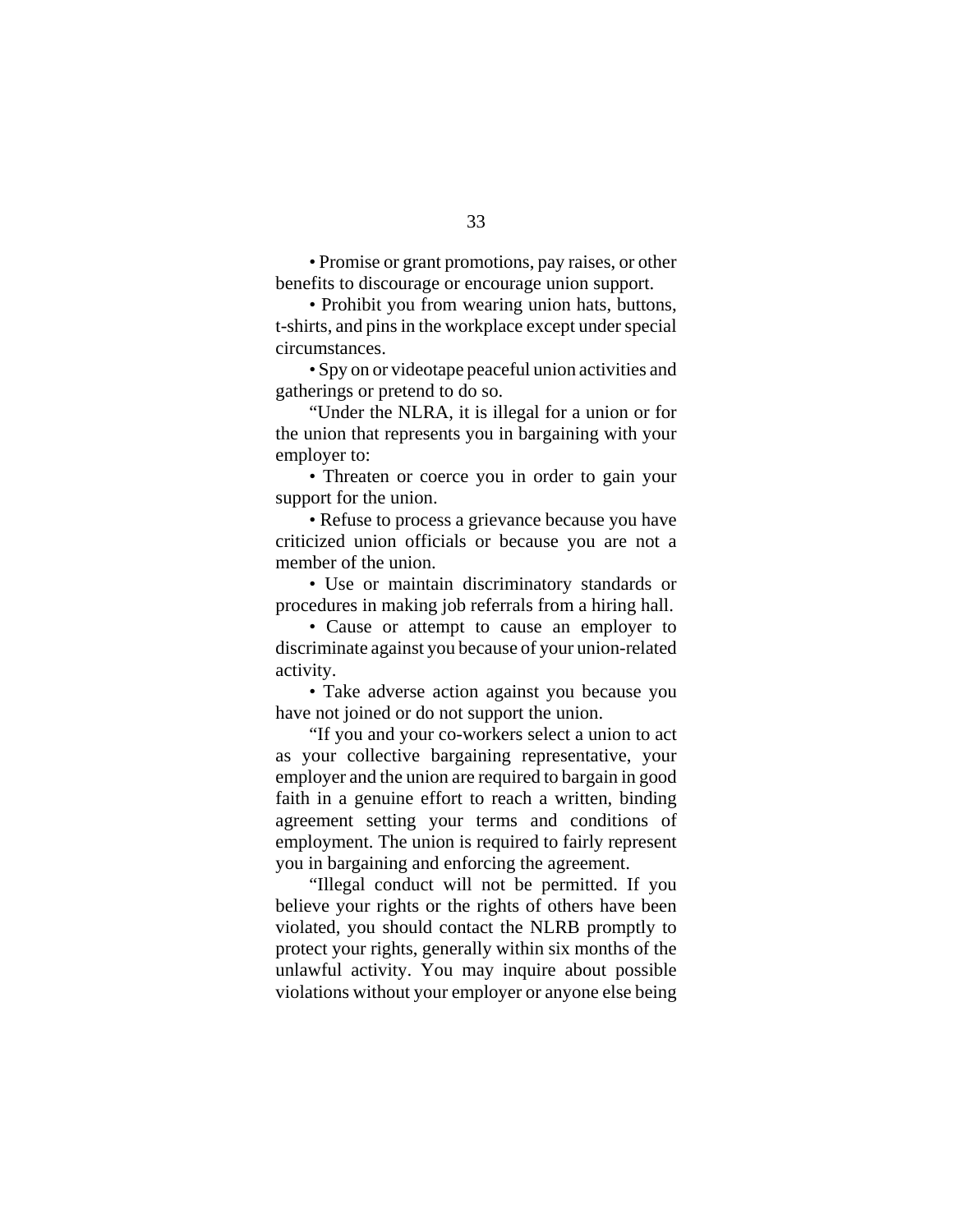informed of the inquiry. Charges may be filed by any person and need not be filed by the employee directly affected by the violation. The NLRB may order an employer to rehire a worker fired in violation of the law and to pay lost wages and benefits, and may order an employer or union to cease violating the law. Employees should seek assistance from the nearest regional NLRB office, which can be found on the Agency's Web site: *http://www.nlrb.gov*.

You can also contact the NLRB by calling toll-free: 1–866–667–NLRB (6572) or (TTY) 1–866–315–NLRB (1–866–315–6572) for hearing impaired.

If you do not speak or understand English well, you may obtain a translation of this notice from the NLRB's Web site or by calling the toll-free numbers listed above.

"\*The National Labor Relations Act covers most private-sector employers. Excluded from coverage under the NLRA are public-sector employees, agricultural and domestic workers, independent contractors, workers employed by a parent or spouse, employees of air and rail carriers covered by the Railway Labor Act, and supervisors (although supervisors that have been discriminated against for refusing to violate the NLRA may be covered).

"This is an official Government Notice and must not be defaced by anyone."

29 C.F.R. pt. 104, subpt. A, app.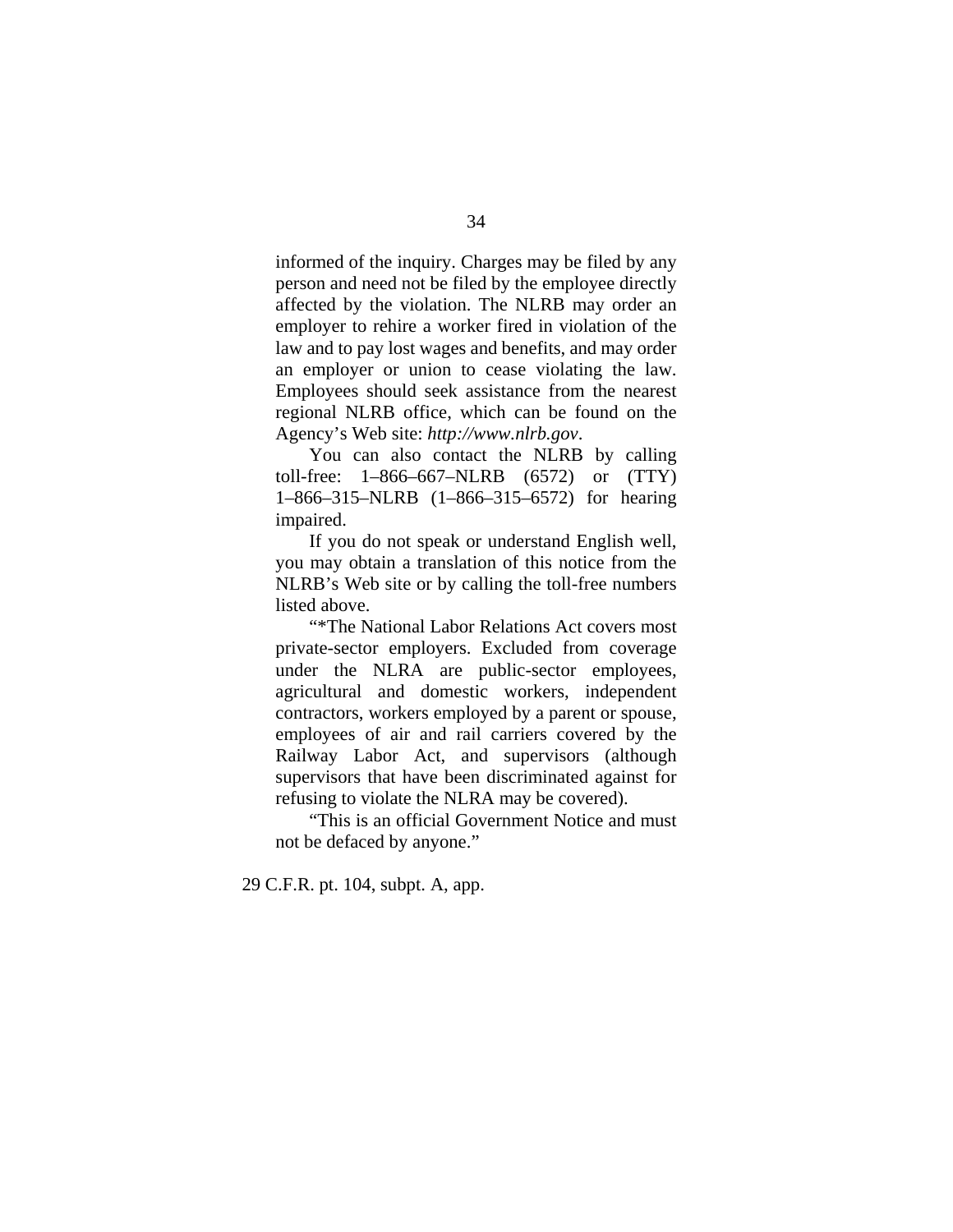KAREN LECRAFT HENDERSON, with whom *Circuit Judge* BROWN joins, concurring:

I fully agree with Judge Randolph's analysis of NLRA section 8(c) and wholeheartedly concur in his well-reasoned opinion. *See* 29 U.S.C. § 158(c). Judge Brown and I would also hold, however, that the Board is without authority to promulgate the posting rule under NLRA section 6 as well—the issue Judge Randolph does not reach in light of his reliance on section 8(c). Section 6 provides: "The Board shall have authority from time to time to make, amend, and rescind, in the manner prescribed by subchapter II of chapter 5 of Title 5, such rules and regulations as may be necessary to carry out the provisions of this subchapter." 29 U.S.C. § 156. Such "general rulemaking authority," although facially broad, "does not mean that the specific rule the agency promulgates is a valid exercise of that authority." *Colo. River Indian Tribes v. Nat'l Indian Gaming Comm'n*, 466 F.3d 134, 139 (D.C. Cir. 2006). Here, I do not believe the posting rule—which creates a new species of unfair labor practice unforeshadowed in the NLRA's text—constitutes a valid exercise of the Board's section 6 authority because the rule is not, as section 6 requires, "necessary" to carry out the express provisions of the Act.

In the Final Rule, the Board claims the posting rule is necessary to carry out sections 1 and 7 of the NLRA, 29 U.S.C. §§ 151, 157. *See* 76 Fed. Reg. at 54,007 (§ 1); *id*. at 54,032 (§ 7). Section 1 consists of four paragraphs of general findings the Congress made to justify regulating the collective bargaining process in order to eliminate and mitigate "substantial obstructions to the free flow of commerce," 29 U.S.C. § 151. Section 7 sets out the general rights "as to organization, collective bargaining, etc. . . . [that e]mployees shall have," *id*. § 157. Neither section contains any particularized "provision" that the Board can "carry out" by regulation or otherwise.\* In

<sup>\*</sup> In the only other challenge to a section 6 regulation, the United States Supreme Court upheld a regulation prescribing eight (and only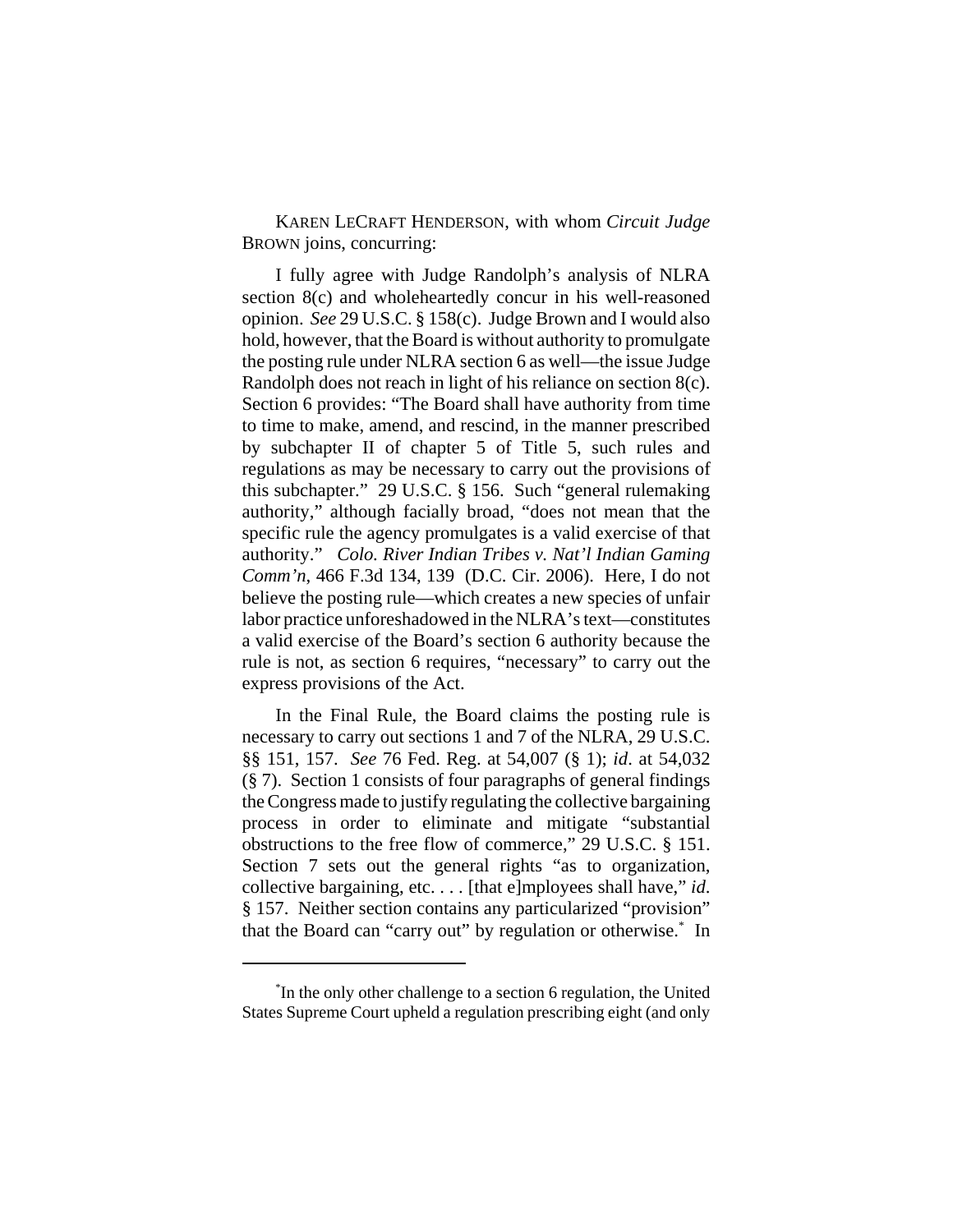the past, we have rejected such a "general declaration of policy," by itself, as authority for a specific regulation, observing that " '[a]ll questions of government are ultimately questions of ends and means.' " *Colo. River Indian Tribes*, 466 F.3d at 139 (quoting *Fed'n of Fed. Emps. v. Greenberg*, 983 F.2d 286, 290 (D.C. Cir. 1993)). An agency, we have stated, is " 'bound, not only by the ultimate purposes Congress has selected, but by the means it has deemed appropriate, and prescribed, for the pursuit of those purposes.' " *Id*. at 139-40 (quoting *MCI Telecomms. Corp. v. Am. Tel. & Tel. Co.*, 512 U.S. 218, 231 n.4 (1994)). And the Congress, in enacting the NLRA, prescribed that the Board use *reactive* means to enforce its policies—namely, through an unfair labor practice proceeding *initiated by a charging party* or by resolving representation and election issues *when so petitioned by a party*. *See* 29 U.S.C. § 160 (empowering Board "as *hereinafter provided*, to prevent any person from engaging in any unfair labor practice" and thereinafter providing "*[w]henever it is charged* that any person has engaged in or is engaging in any such [ULP], the Board ... shall have power to issue and cause to be served upon such person a complaint stating the charges"), § 159 (authorizing Board to "investigate" a petition by employees or employer regarding representation and elections "*[w]henever a petition shall have been filed*, in accordance with such regulations as may be prescribed by the Board"), § 161 (setting out Board's

eight) appropriate bargaining units for acute care hospitals—a regulation that was "necessary to carry out" the Board's obligation under one of the *substantive* provisions of the Act, namely, section 9(b) ("The Board shall decide in each case whether, in order to assure to employees the fullest freedom in exercising the rights guaranteed by this subchapter, the unit appropriate for the purposes of collective bargaining shall be the employer unit, craft unit, plant unit, or subdivision thereof . . . ." 29 U.S.C. § 159(b)). *See Am. Hosp. Ass'n v. NLRB*, 499 U.S. 609 (1991).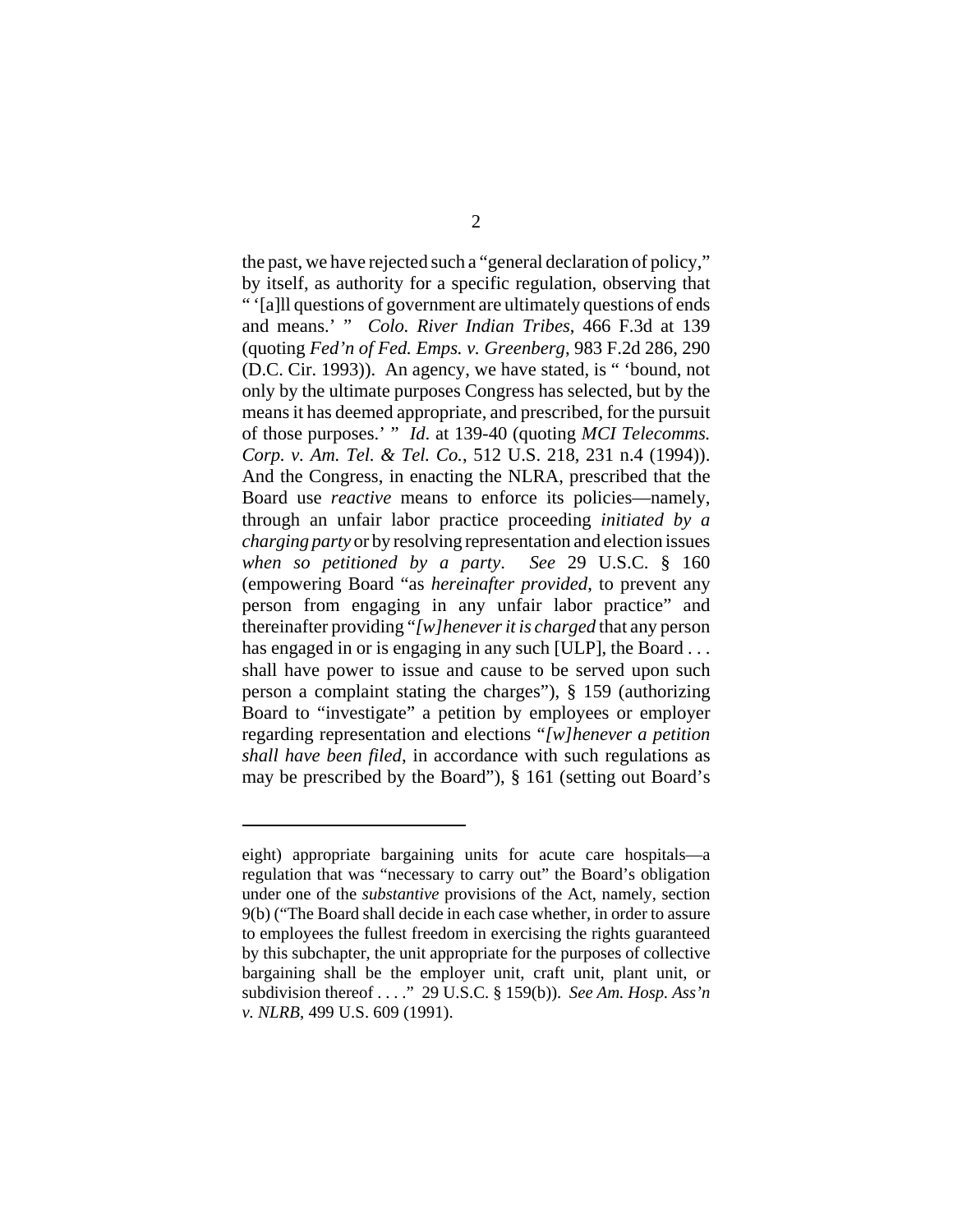"Investigatory powers . . . [f]or the purpose of all hearings and investigations, which, in the opinion of the Board, *are necessary and proper for the exercise of the powers vested in it by sections 159 and 160*) (emphases added); *see also Republic Steel Corp. v. NLRB*, 311 U.S. 7, 10 (1940) (NLRA "is essentially remedial" and employee's right thereunder "is safeguarded through the authority conferred upon the Board to require the employer to desist from the unfair labor practices described and to leave the employees free to organize and choose their representatives"); *Sure-Tan, Inc. v. NLRB*, 467 U.S. 883, 900 (1984) ("Quite early on, the Court established that 'the relief which the statute empowers the Board to grant is to be adapted to the situation which calls for redress' " (quoting *NLRB v. Mackay Radio & Tel. Co.*, 304 U.S. 333, 348 (1938))).

The Final Rule also claims that, as a practical matter, the posting rule is "necessary" to ensure that employees know both what their rights are under the Act and that the Board protects those rights—thereby enabling employees to exercise them under the substantive provisions of the Act. It further asserts that the Board "has reason to think that most [employees] do not" have such knowledge given "the low percentage of employees who are represented by unions, . . . ; the increasing proportion of immigrants in the work force, who are unlikely to be familiar with their workplace rights; and lack of information about labor law and labor relations on the part of high school students who are about to enter the labor force"—citing as authority three law review articles. Final Rule, 76 Fed. Reg. at 54,006 & nn.3-4; *see also* Appellees/Cross-Appellants Br. 15- 16. Even assuming these speculative assertions have some factual basis and, as well, that providing such information is "necessary to carry out" the Act's provisions, there is nothing in the text of the NLRA to suggest the burden of filling the "knowledge gap" should fall on the employer's shoulders. Unions and the NLRB are at least as qualified to disseminate appropriate information—easily and cheaply in this information